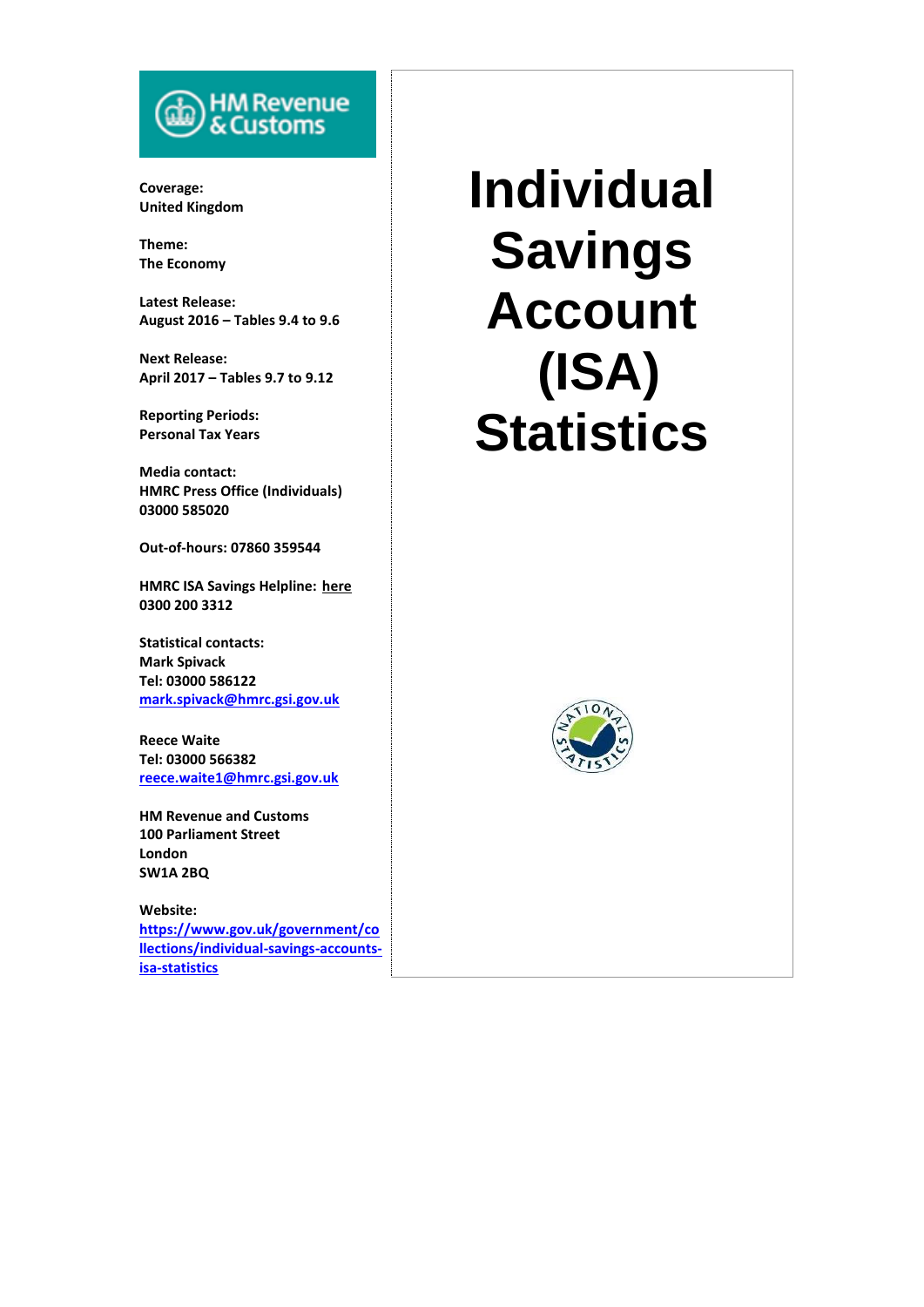# **A National Statistics Publication**

National Statistics are produced to high professional standards set out in the Code of Practice for Official Statistics. They undergo regular quality assurance reviews to ensure that they meet customer needs. They are produced free from any political interference.

For general enquiries about National Statistics contact the National Statistics Public Enquiry Service. Telephone: 0845 601 3034 Overseas: +44 (1633) 653 599 Minicom: 01633 812399 Email: [info@statistics.gov.uk](mailto:info@statistics.gov.uk) Fax: 01633 652747 Letters: Customer Contact Centre, Room 1.015, Cardiff Road, Newport, NP10 8XG

You can also find National Statistics on the internet at [www.statistics.gov.uk.](http://www.statistics.gov.uk/)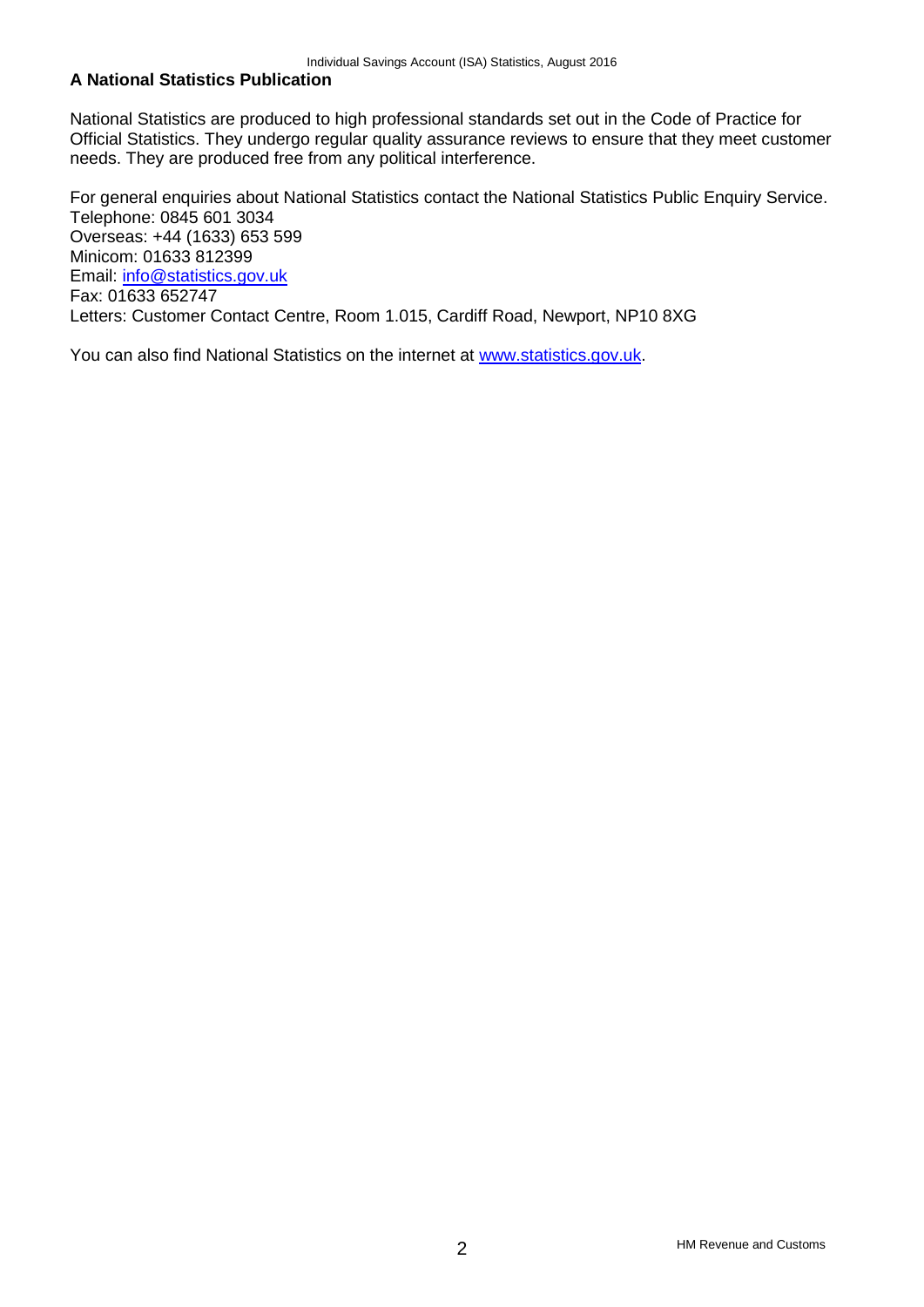# **Contents**

|                                                                                                                                     | Page                                      |
|-------------------------------------------------------------------------------------------------------------------------------------|-------------------------------------------|
| <b>Introduction</b><br>- About these statistics<br>- New or updated statistics in this release<br>- User Feedback<br>- Developments | 4<br>$\overline{4}$<br>5<br>5             |
| Section 1: Key features of ISAs<br>- The introduction of ISAs<br>- Adult ISAs<br>- Junior ISAs<br>- Lifetime ISAs<br>- ISA limits   | 6<br>$\frac{6}{7}$<br>$\overline{7}$<br>7 |
| Section 2: Commentary and analysis                                                                                                  | 9                                         |
| <b>Section 3: Detailed tables</b>                                                                                                   | 18                                        |
| Section 4: Data, methodology and publication timeline<br>- Data sources<br>- Method of preparing tables                             | 28<br>28                                  |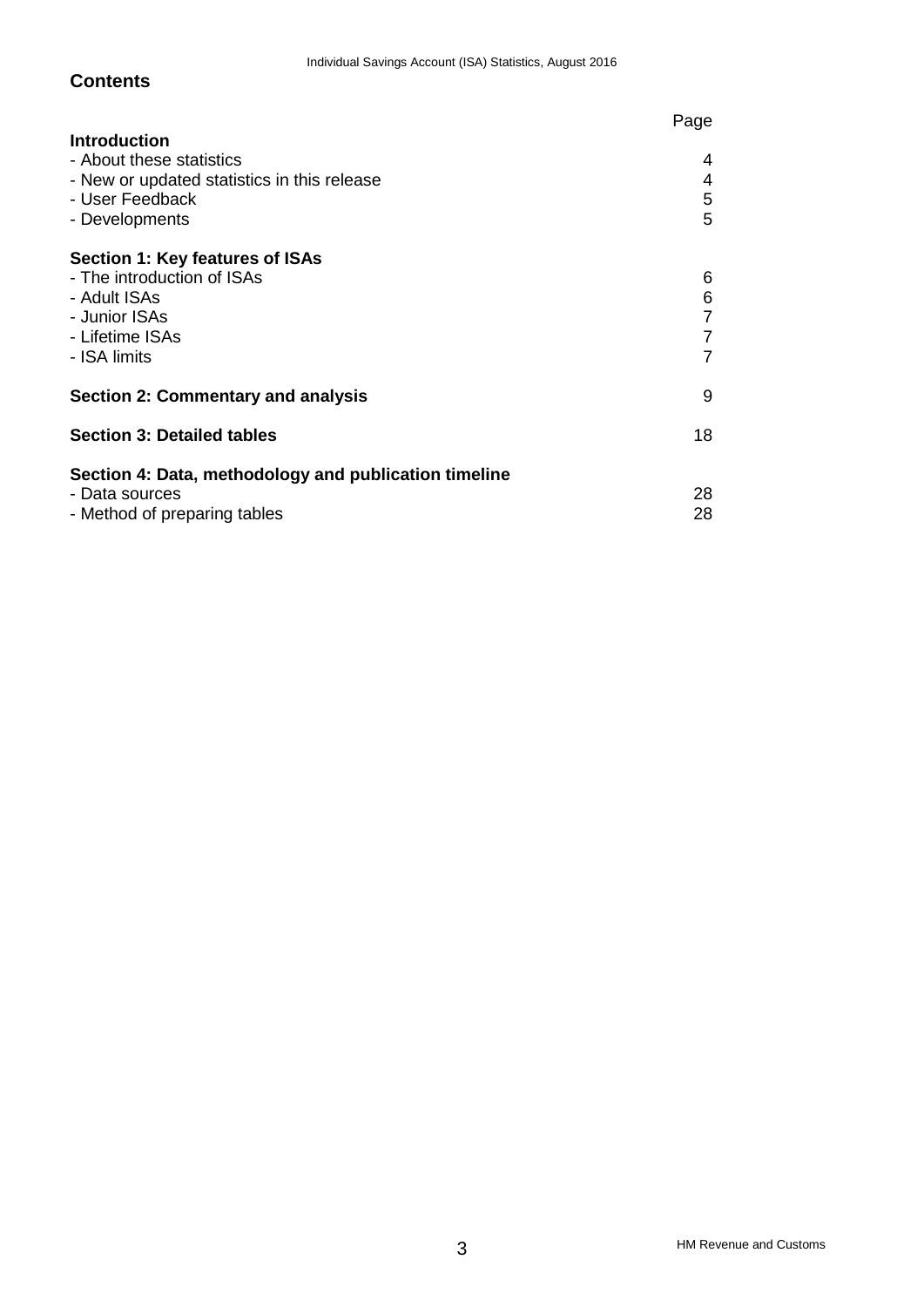# **Introduction**

# **About these statistics**

This publication contains information on tax exempt Individual Savings Accounts (ISAs) drawn from the data that Financial Institutions (also referred to as 'ISA providers' or 'ISA managers') are required to report to HM Revenue and Customs. It is divided into four sections:

- Section 1 sets out the key features of ISAs;
- Section 2 provides commentary and analysis of the key trends in the ISA market and the characteristics of ISA holders based on the statistics contained in this release;
- Section 3 contains detailed statistical tables; and
- Section 4 contains details of the data used in this publication and the estimation methodologies.

# **New or updated statistics in this release**

This release updates two tables for the 2015-16 tax year (i.e. ISA saving up to  $5<sup>th</sup>$  April 2016);

- Table 9.4. This table shows total amounts subscribed to Adult and Junior cash and stocks and shares ISAs during the latest financial year, and the number of ISA accounts receiving subscriptions during the year.
- Table 9.6. This table shows the total market value of all Adult cash and stocks and shares ISA accounts at the end of the financial year, net of any withdrawals and regardless of whether or not they received a subscription during the year.

ISA managers supply information at different times of the year and this results in tables being updated at different intervals dependent on data availability.

- Tables 9.4 and 9.6 are produced following the end of the tax year and published in late summer;
- Tables 9.7 to 9.12 are produced in the April two years after the end of the tax year. This is because they are dependent on income information that is not immediately available.

A more precise timeline is given at the end of this document.

Release dates will be announced on the UK Statistics Hub and the HMRC National Statistics release schedule. Any delays to the publication date will be announced on the HMRC National Statistics website.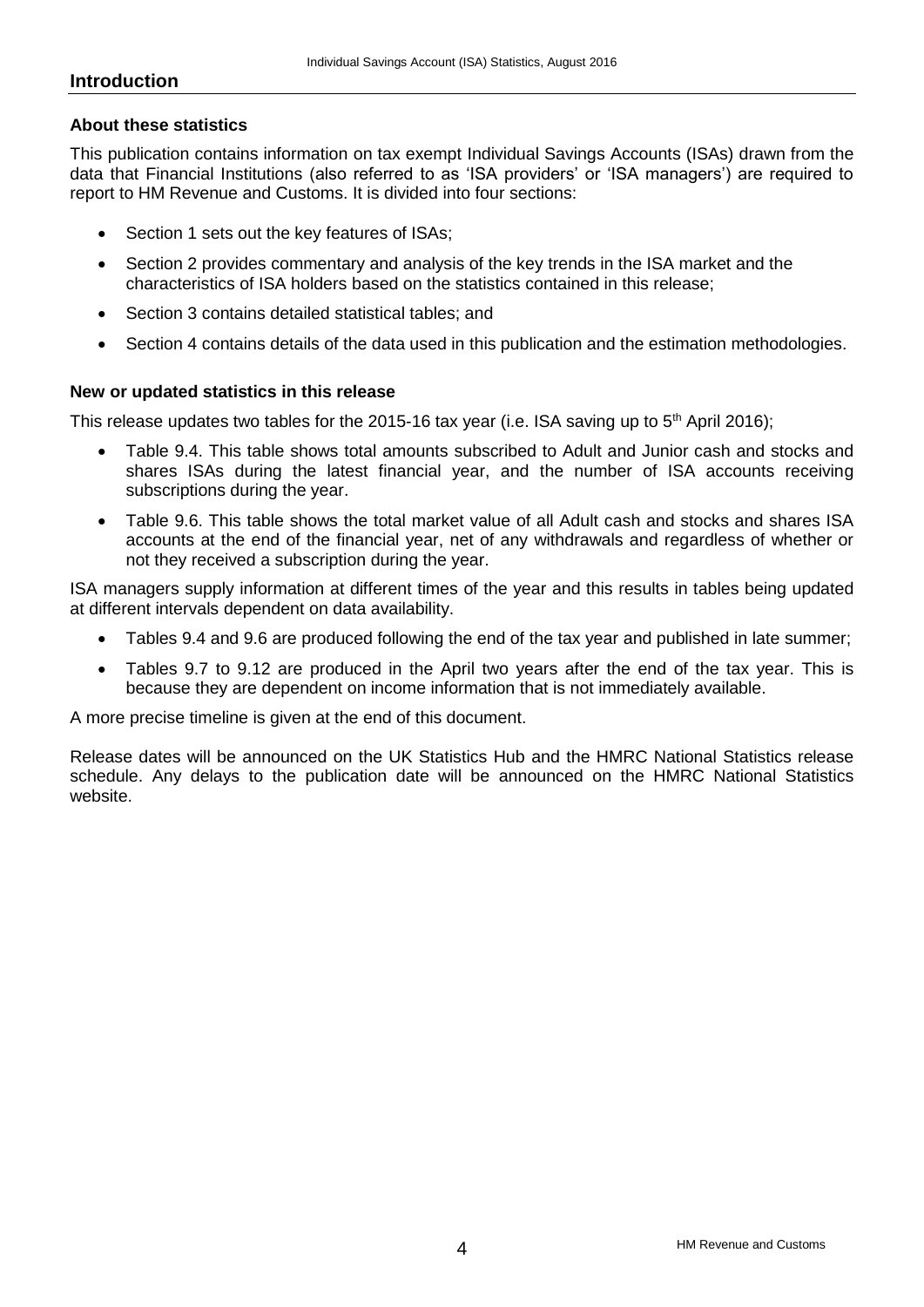# **User Feedback**

HMRC are committed to providing impartial quality statistics that meet our customers' needs. Feedback from users is welcome at any time, and you can contact the responsible statisticians (see page 1) or use the feedback form on the HMRC website at [https://www.gov.uk/government/organisations/hm](https://www.gov.uk/government/organisations/hm-revenue-customs/about/statistics)[revenue-customs/about/statistics.](https://www.gov.uk/government/organisations/hm-revenue-customs/about/statistics)

In addition, users can register their interest in ISA statistics so that we can keep them informed about developments at the following website.

<https://www.surveymonkey.com/s/CXQPP2S>

# **Developments**

The UK Statistics Authority's recent review of HMRC savings statistics, including information published on ISAs, can be found by following the attached link:-

[http://www.statisticsauthority.gov.uk/assessment/assessment/assessment-reports/assessment-report-](http://www.statisticsauthority.gov.uk/assessment/assessment/assessment-reports/assessment-report-235---hm-revenue-and-customs-statistics.pdf)[235---hm-revenue-and-customs-statistics.pdf](http://www.statisticsauthority.gov.uk/assessment/assessment/assessment-reports/assessment-report-235---hm-revenue-and-customs-statistics.pdf)

We would welcome any comments or feedback from users of our ISA statistics in relation to the recommendations made by UKSA, in particular with regard to the timing of the publication of our various tables.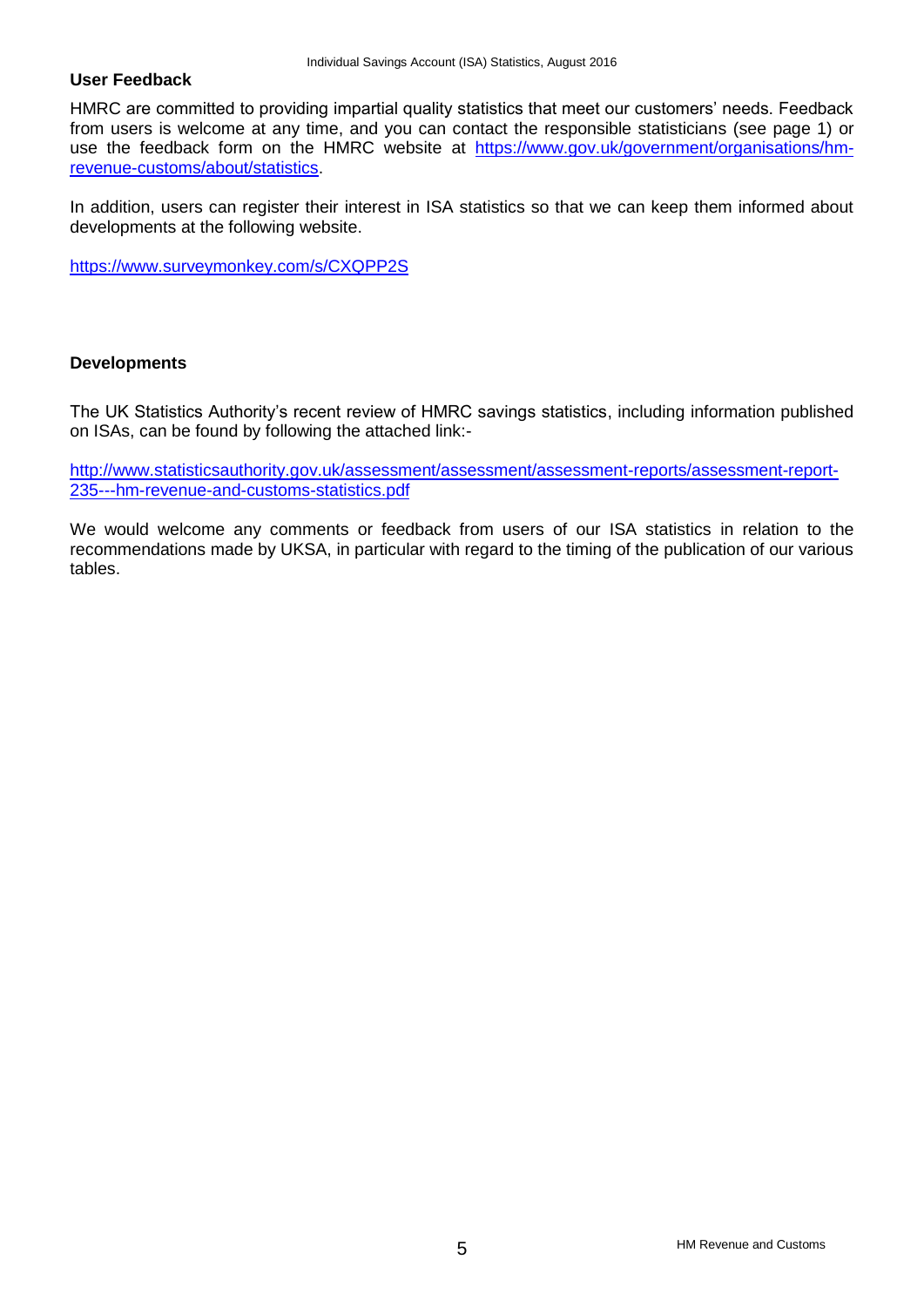# **Section 1 - Key features of ISAs**

# **The introduction of ISAs**

Individual savings accounts (ISAs) were introduced on 6 April 1999, replacing the earlier Personal Equity Plans (PEPs) and Tax-Exempt Special Savings Accounts (TESSAs). ISAs are tax exempt cash and/or stocks and shares accounts under which any income received in the form of interest and dividends is free of tax, and on which there is exemption from capital gains tax on any capital growth. The estimated Exchequer cost of the tax relief for ISAs in 2015-16 was around £2.6 billion<sup>1</sup>.

Savings that are newly invested in an ISA account in a particular tax year are referred to in this publication as ISA 'subscriptions', although income earned in an ISA account remains tax free whether or not further subscriptions are made. The value of savings accumulated in an ISA account (as measured at the end of the tax year) including capital growth and any interest and dividend income retained in the account is referred to here as ISA 'holdings'.

Because the subscription limits are tax year based, ISA statistics are analysed using income tax years (running  $6<sup>th</sup>$  April to the following  $5<sup>th</sup>$  April).

# **Adult ISAs**

l

ISAs initially comprised three types of account: cash, stocks and shares, and life insurance. Insurance ISAs enabled savers to invest with insurance companies in funds offering potential for higher returns than cash ISAs at lower risk than stocks and shares ISAs. However there was a relatively low uptake for these accounts and the separate life insurance ISA was abolished in April 2005.

Between 1999 and 2008 there was a distinction between mini and maxi ISAs.

- The maxi ISA was aimed at individuals who wanted mainly to invest in stocks and shares, and were subject to an annual subscription limit of £7,000. However, individuals were allowed to combine cash with stocks and shares, as long as the entire package was offered by the same ISA manager. There was a £3,000 limit on the cash element. In practice many maxi ISA managers did not offer a cash option so maxi ISAs tended to be heavily weighted towards stocks and shares.
- The mini ISA was principally targeted at savers who wanted to hold some of their money in an account which paid interest (mini cash ISAs), although individuals were allowed to hold a mini cash ISA, a mini stocks and shares ISA, and between 1999-00 and 2004-05 a mini insurance ISA.

Following a comprehensive review, changes to ISAs were announced in July 2007. From April 2008 the mini/maxi distinction was abolished in favour of a simple cash and stocks and shares distinction with an overall limit on the amount that could be invested in any one tax year, and rules concerning the maximum that could be invested in cash.

Since the review, the main features of ISAs are as follows:

- There are two types of ISA cash ISA, and stocks and shares ISA;
- In each tax year individuals may subscribe to separate cash and stocks and shares ISAs;
- There is no income tax to pay on the income received from ISA savings and investments, nor is there any tax to be paid on capital gains arising from ISA investments;
- Individuals have the right to access their investment at any time and there are no statutory lockin periods;
- Each ISA manager must offer the ISA holder the opportunity to transfer their account to another manager. Funds invested in a stocks and shares ISA can only be transferred to another stocks and shares ISA; however funds invested in a cash ISA can be transferred either to a stocks and shares ISA or another cash ISA;

<sup>1</sup> https://www.gov.uk/government/statistics/main-tax-expenditures-and-structural-reliefs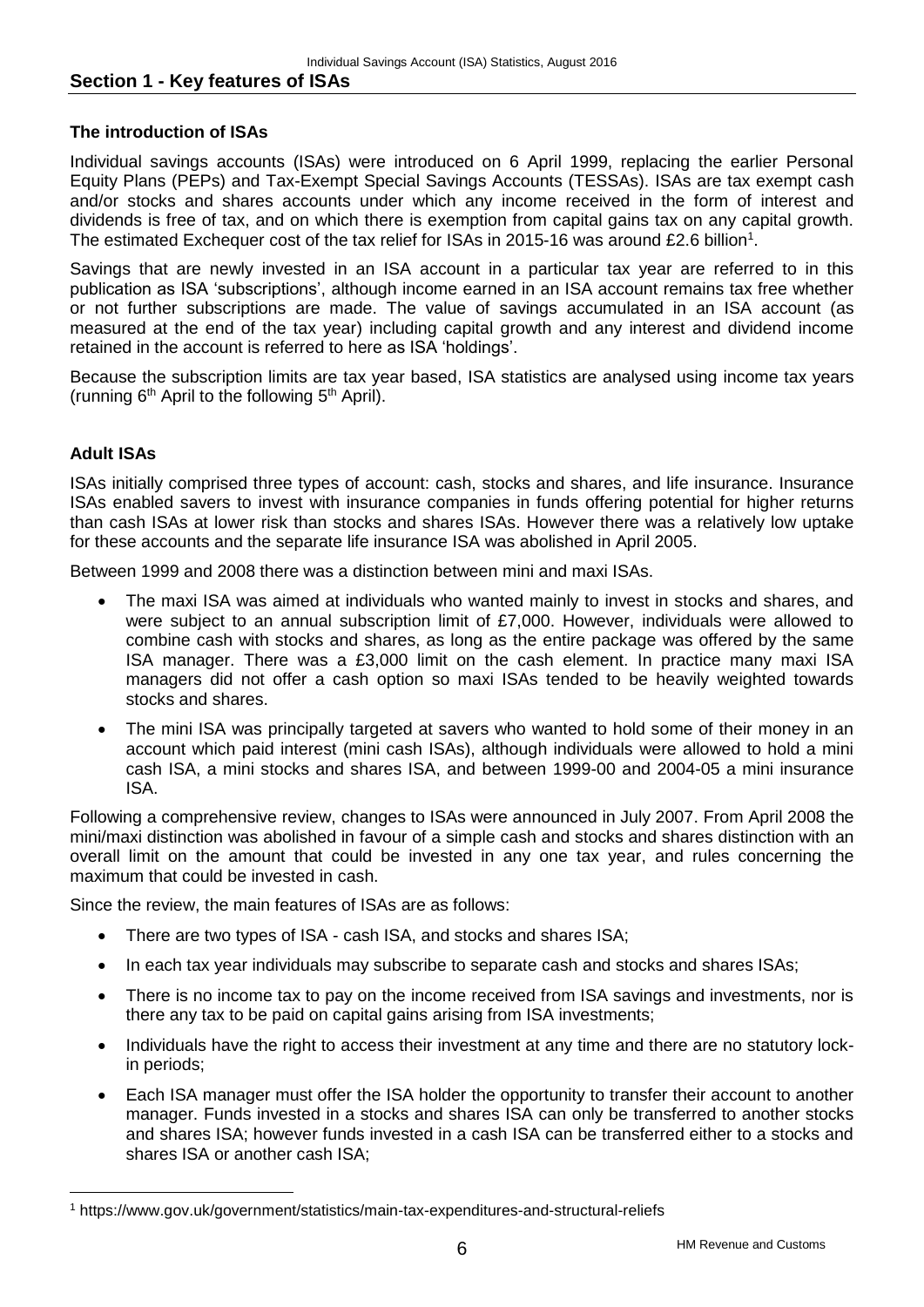- Investments in approved life products can be held in either a cash ISA or a stocks and shares ISA; and
- There is no life time limit on the amount that can be saved in an ISA (other than the annual subscription limit) or on the amount of income that can be earned tax free.

# **Junior ISAs**

Junior ISA accounts have been available since 1 November 2011 to children under the age of 18 who do not own a Child Trust Fund account (available to eligible children born on or between 1 September 2002 and 2 January 2011). Unlike an Adult ISA the savings in a Junior ISA account cannot be withdrawn until the child reaches 18. Only then can the savings either be withdrawn or the balance transferred into an Adult ISA. Adult cash ISAs are available to children from the age of 16, and eligible children can hold both a cash Junior ISA as well as an Adult cash ISA from that age. Children can open a cash as well as a stocks and shares account.

# **Lifetime ISAs**

The Lifetime ISA was announced at Budget 2016. People who are under the age of 40 will be able to open a Lifetime ISA from April 2017 and save up to £4,000 per year. The government will then top this amount up by 25%. This means that for people who save the maximum each year, the government will top up the account with £1,000, paid at the end of the tax year.

Lifetime ISA funds can be put toward a deposit for a home that is worth a maximum of £450,000 in all areas of the UK, or taken at age 60 to be used as retirement income.

# **ISA limits**

ISA limits remained unchanged between the personal tax years of 1999-00 and 2007-08, and with the exception of the jump in 2010-11 have since increased annually in line with inflation until significant changes announced in Budget 2014.

For the tax year starting  $6<sup>th</sup>$  April 2014 but prior to 1<sup>st</sup> July 2014 the limit on the amount that could be subscribed into a combination of an Adult stocks & shares ISA and/or cash ISA was set at £11,880, providing that the amount subscribed into a cash ISA did not exceed £5,940.

From 1st July 2014 all ISAs became New ISAs (NISAs). The NISA offers flexibility to save the NISA annual allowance of £15,000 in cash, stocks and shares or any combination of the two. Under the NISA rules savers can transfer previous years' ISA savings freely between stocks and shares and cash if they wish.

Therefore from 1<sup>st</sup> July 2014, savers have been able to split the amount they subscribe into an ISA between a Cash ISA and a Stocks and Shares ISA as they choose - up to the new overall annual ISA limit. The limit was increased to £15,240 for the 2015-16 tax year, from £15,000 in 2014-15, and remains at this limit for 2016-17.

The 2016-17 limit for savings in a child Junior ISA is £4,080. This limit can be divided in any fashion between cash and stocks & shares.

The annual subscription limits for Adult ISAs are shown in Table 1 below and those for Junior ISAs in Table 2.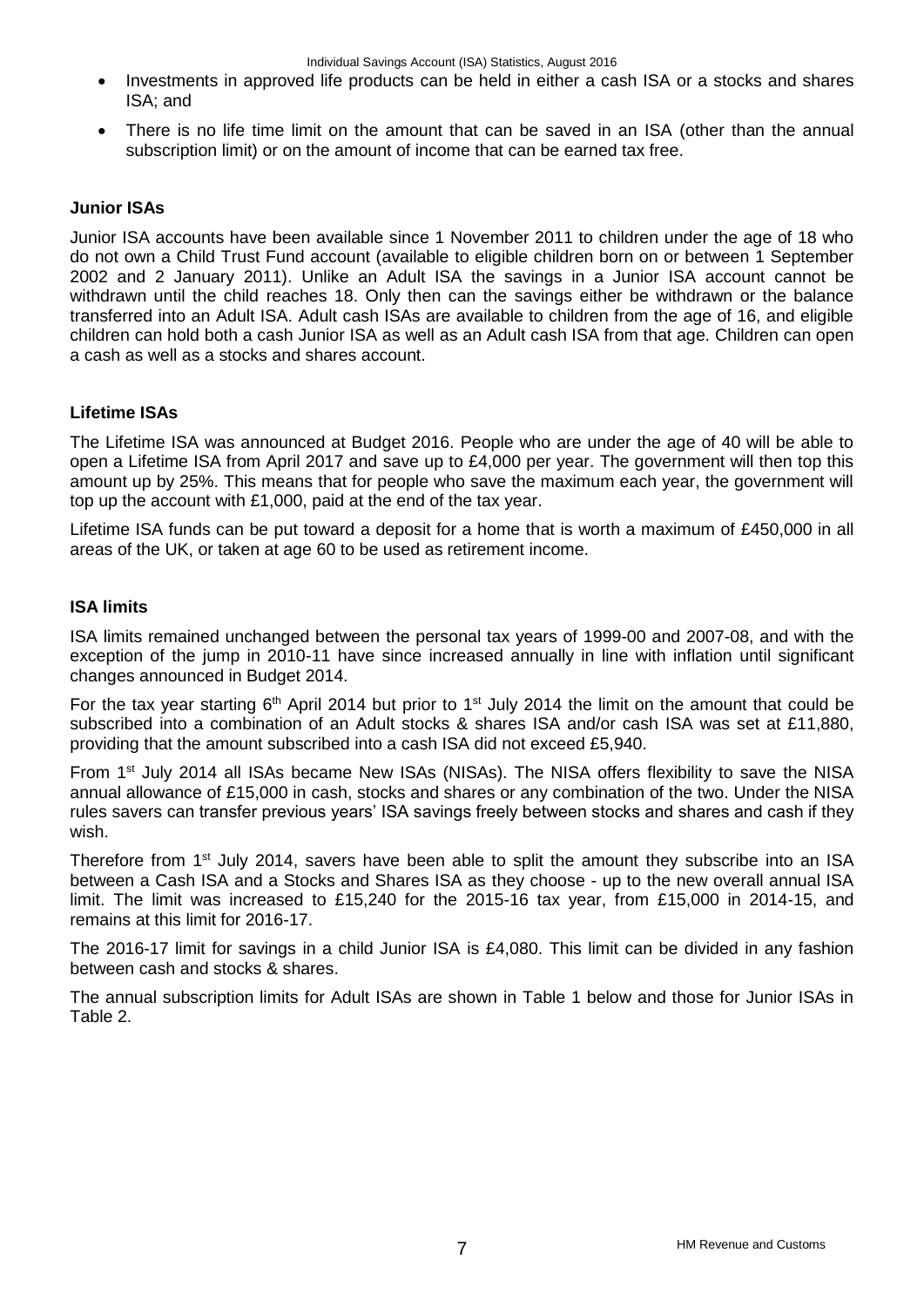Individual Savings Account (ISA) Statistics, August 2016

# **Table 1 – Adult ISA Subscription Limits**

| Tax year starting 6th | <b>Overall</b>                            |                                          |
|-----------------------|-------------------------------------------|------------------------------------------|
| <b>April</b>          | <b>Subscription Limit</b>                 | <b>Cash ISA Limit</b>                    |
| 1999-00               | £7,000                                    | £3,000                                   |
| 2000-01               | £7,000                                    | £3,000                                   |
| 2001-02               | £7,000                                    | £3,000                                   |
| 2002-03               | £7,000                                    | £3,000                                   |
| 2003-04               | £7,000                                    | £3,000                                   |
| 2004-05               | £7,000                                    | £3,000                                   |
| 2005-06               | £7,000                                    | £3,000                                   |
| 2006-07               | £7,000                                    | £3,000                                   |
| 2007-08               | £7,000                                    | £3,000                                   |
| 2008-09               | £7,200                                    | £3,600                                   |
| 2009-10               | £7,200 <sup>a</sup> /£10,200 <sup>b</sup> | £3,600 <sup>a</sup> /£5,100 <sup>b</sup> |
| 2010-11               | £10,200                                   | £5,100                                   |
| 2011-12               | £10,680                                   | £5,340                                   |
| 2012-13               | £11,280                                   | £5,640                                   |
| 2013-14               | £11,520                                   | £5,760                                   |
| 2014-15               | £11,880°/£15,000d                         | £5,940°/£15,000 <sup>d</sup>             |
| 2015-16               | £15,240                                   | £15,240                                  |
| 2016-17               | £15,240                                   | £15,240                                  |

<sup>a</sup> Applicable to those aged under 50.

 $b$  Applicable to those aged 50 and over from  $6<sup>th</sup>$  October 2009.

<sup>c</sup> Limits until 30<sup>th</sup> June 2014

<sup>d</sup> The cash and overall subscription limits were raised to £15,000 from 1<sup>st</sup> July 2014 with the introduction of the New ISA (NISA).

# **Table 2 – Junior ISA Subscription Limits**

| Tax year starting 6th<br><b>April</b> | <b>Overall</b><br><b>Subscription Limit</b> | <b>Cash Junior ISA</b><br>Limit          |
|---------------------------------------|---------------------------------------------|------------------------------------------|
| 2011-12 <sup>e</sup>                  | £3,600                                      | £3,600                                   |
| 2012-13                               | £3,600                                      | £3,600                                   |
| 2013-14                               | £3,720                                      | £3,720                                   |
| 2014-15                               | £3,840 <sup>f</sup> /£4,000 <sup>g</sup>    | £3,840 <sup>f</sup> /£4,000 <sup>g</sup> |
| 2015-16                               | £4,080                                      | £4,080                                   |
| 2016-17                               | £4,080                                      | £4,080                                   |

<sup>e</sup> Applicable from 1 November 2011

f Limits until 30<sup>th</sup> June 2014

<sup>g</sup> These limits were raised to £4,000 from 1<sup>st</sup> July 2014.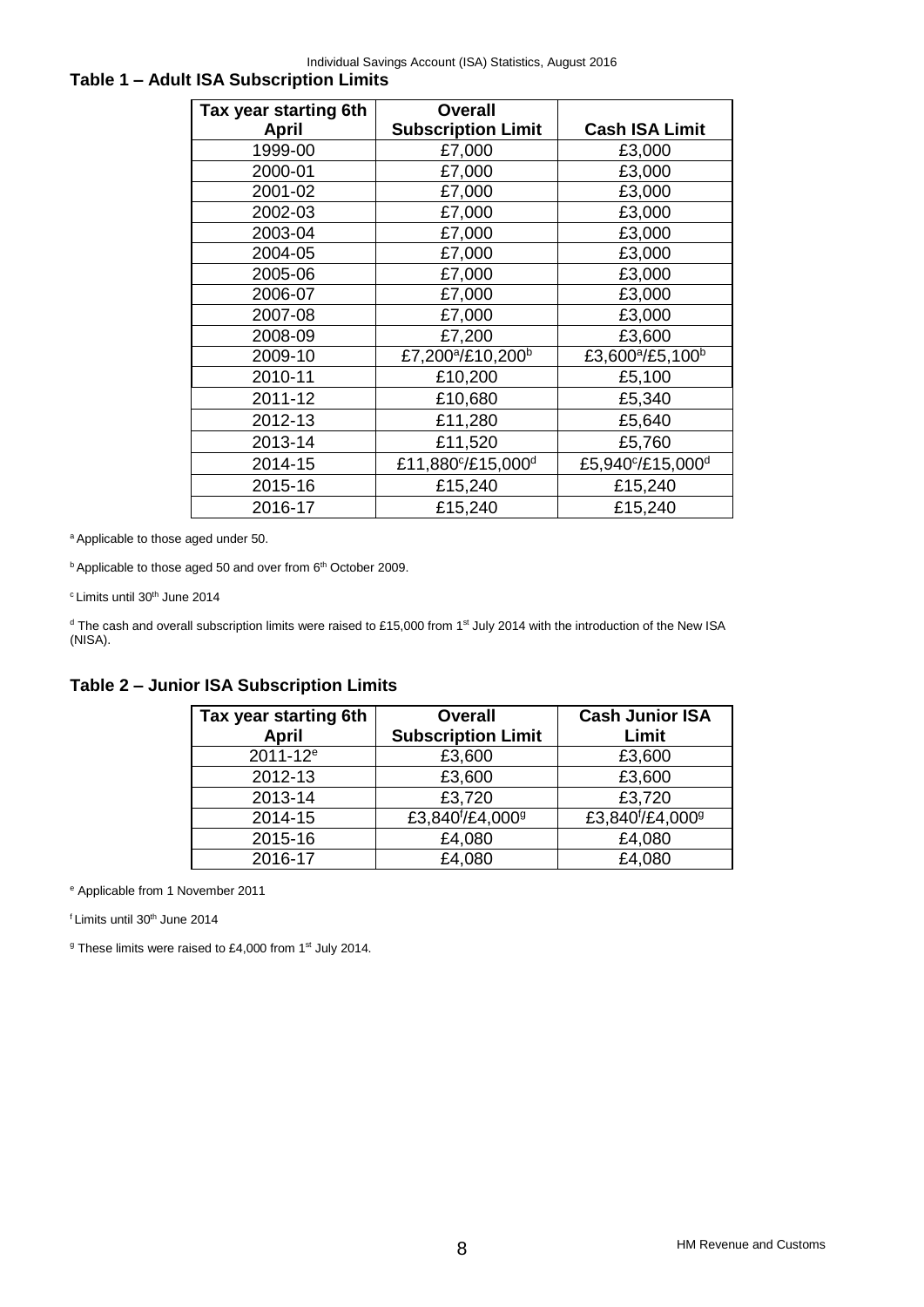This section provides commentary and analysis on the key features of the ISA statistics contained in this release. The analysis is organised according to the published table numbers shown in Section 4.

# **Number of ISAs subscribed to (Table 9.4)**

Chart 1 below shows that around 12.7 million Adult ISA accounts were subscribed to in 2015-16, down from 13.0 million subscribed to in 2014-15. The number of cash ISAs subscribed to fell slightly by 0.2 million and the number subscribing to stocks and shares ISAs fell by 0.2 million. The share of accounts subscribed to in cash stayed broadly static, at just under 80% of accounts.

In addition, around 740 thousand Junior ISA accounts were subscribed to in the fourth full financial year (2015-16) since the scheme was launched, up from 510 thousand in 2014-15.



**Chart 1 - Number of ISA accounts subscribed to during the year**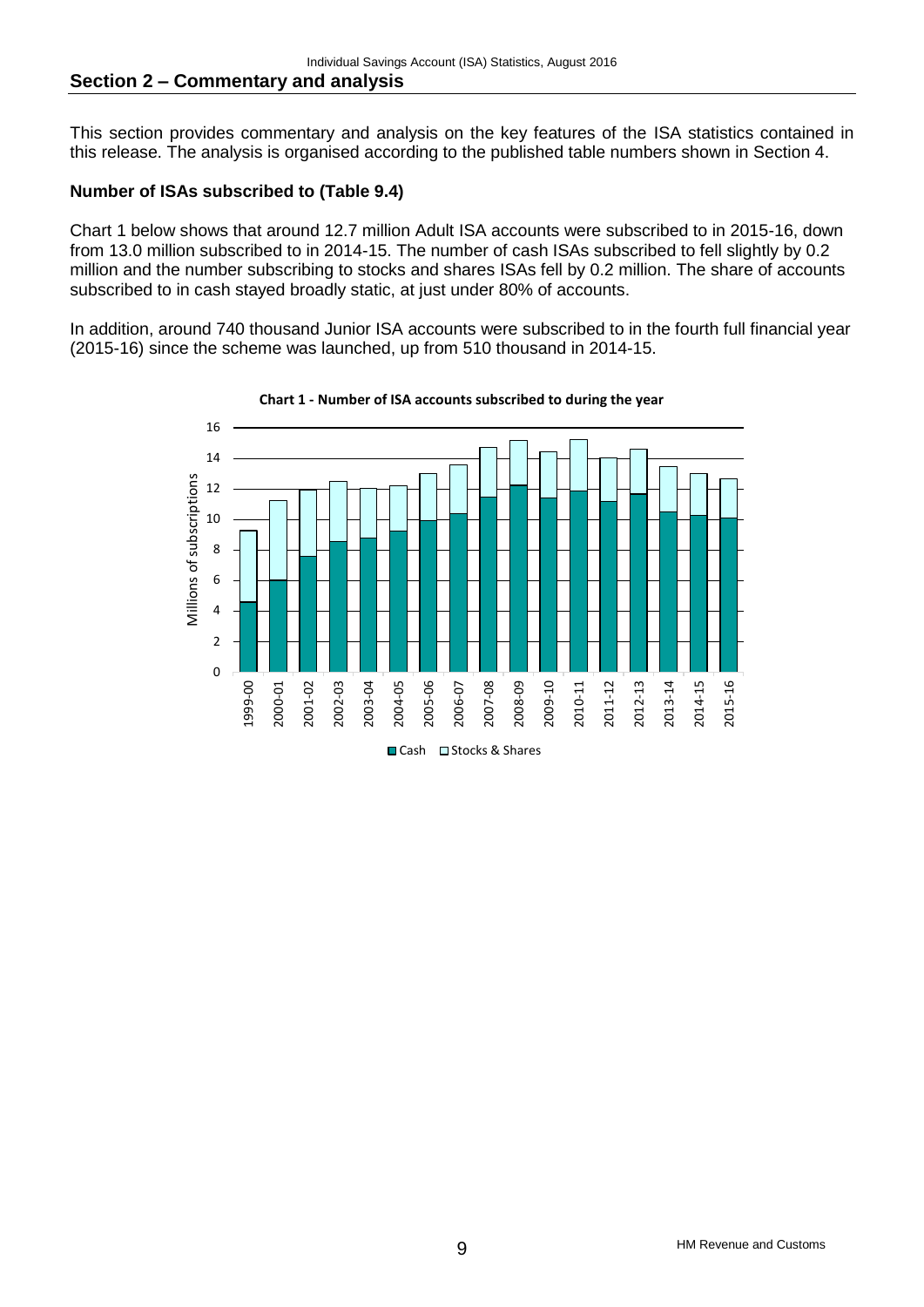# **Amounts subscribed (Table 9.4)**

Chart 2 shows that around £80 billion was subscribed to Adult ISAs in 2015-16, an increase of £1 billion compared to 2014-15. This follows a much larger increase in 2014-15 of £20 billion due to the changes to ISA regulations implemented on July 1st 2014, which increased the annual limit significantly to £15,000 in any combination of cash and stocks/shares. Prior to this, the amount that could be subscribed in cash was limited. For example, between 6th April and 1st July 2014, a maximum of £5,940 of the £11,880 limit could be cash.

£921 million was subscribed to Junior ISA accounts in 2015-16, around 60% of which was in cash.



## **Chart 2 - Amounts subscribed during the year**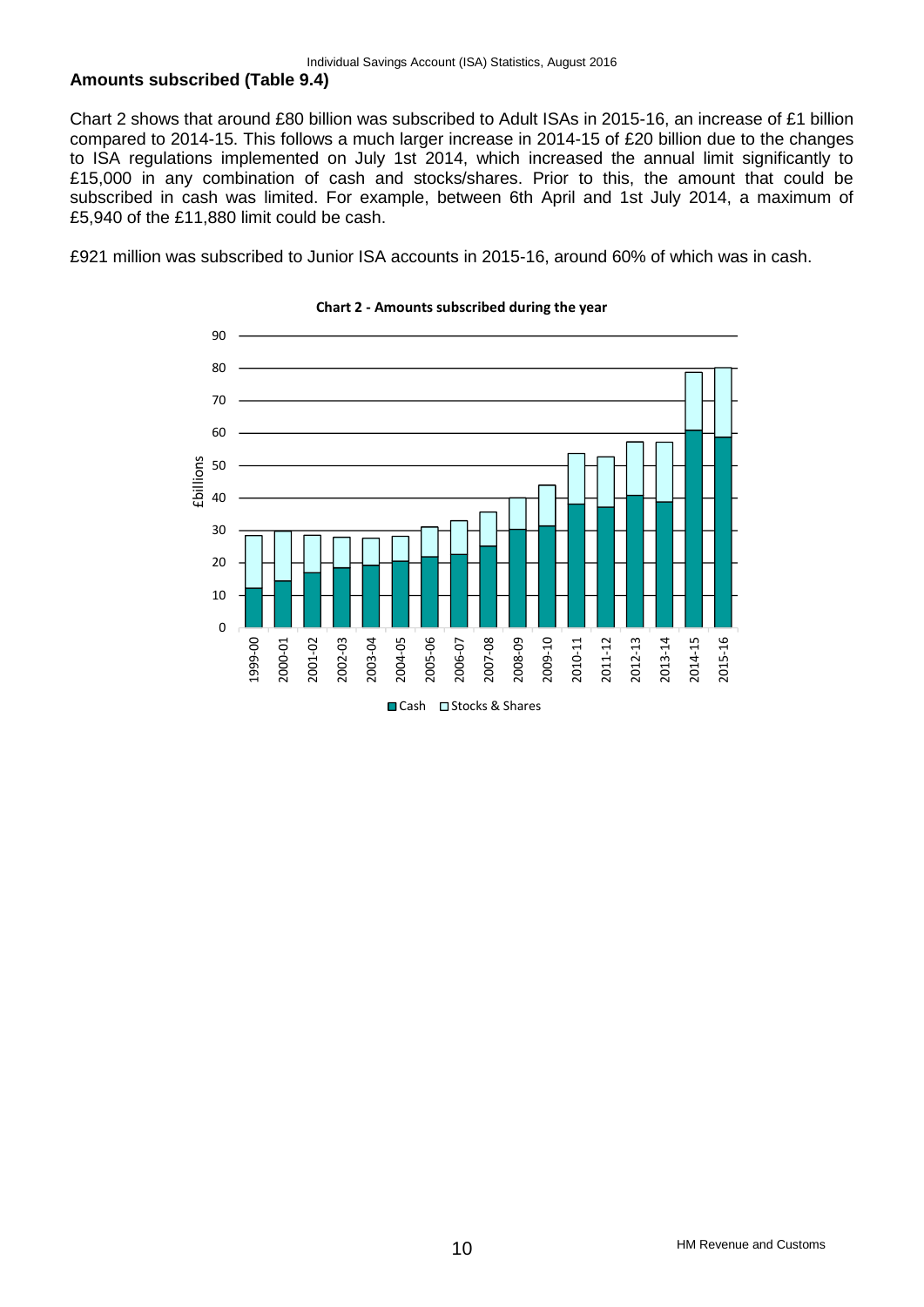Individual Savings Account (ISA) Statistics, August 2016

# **Average Subscriptions (Table 9.4)**

Average subscriptions in 2015-16 were £6,338, a 5% increase on the 2014-15 figure.



**Chart 3 - Average subscriptions**

# **Market value of ISA funds (Table 9.6)**

At the end of 2015-16 the market value of Adult ISA holdings stood at £518 billion. This represents a 7% increase compared to the value at the end of 2014-15. These holdings are split almost equally between cash ISAs (52%) and stocks & shares ISAs (48%).

The market value of cash holdings has increased by 6%, compared to the year before. The market value of funds held in stocks and shares increased by 9%.



**Chart 4 - ISA fund market values**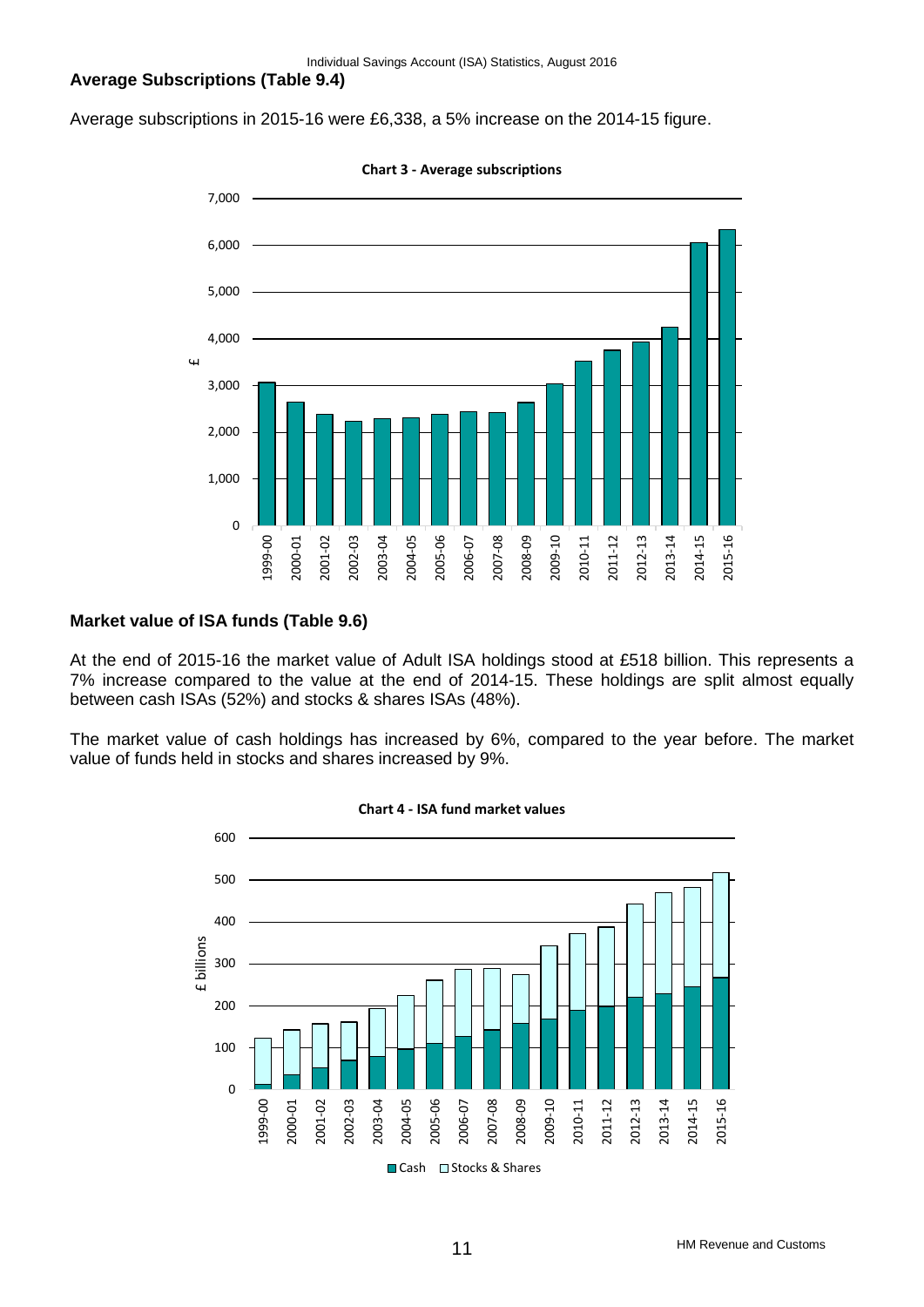# **ISA holders by income (Tables 9.7 & 9.10)**

Chart 5 shows details of the 21.7 million Adult ISA holders analysed by income band for the year 2013-14. The median ISA holder (by income) has annual income of between £10,000 and £19,999, with average ISA savings of around £19,538. At higher earnings levels the number of ISA holders declines (due to a lower amount of people in such income bands), but is accompanied by a large increase in average ISA savings values. For ISA savers with incomes of £150,000 or more, values averaged £64,148.





Chart 6 illustrates the income distribution of people holding only cash or only stocks & shares ISAs in 2013-14. Higher income groups show a stronger preference for stocks and shares over cash ISAs, whilst the opposite is true for lower income groups.



# **Chart 6 - Distribution of ISA holders by income band in 2013-14**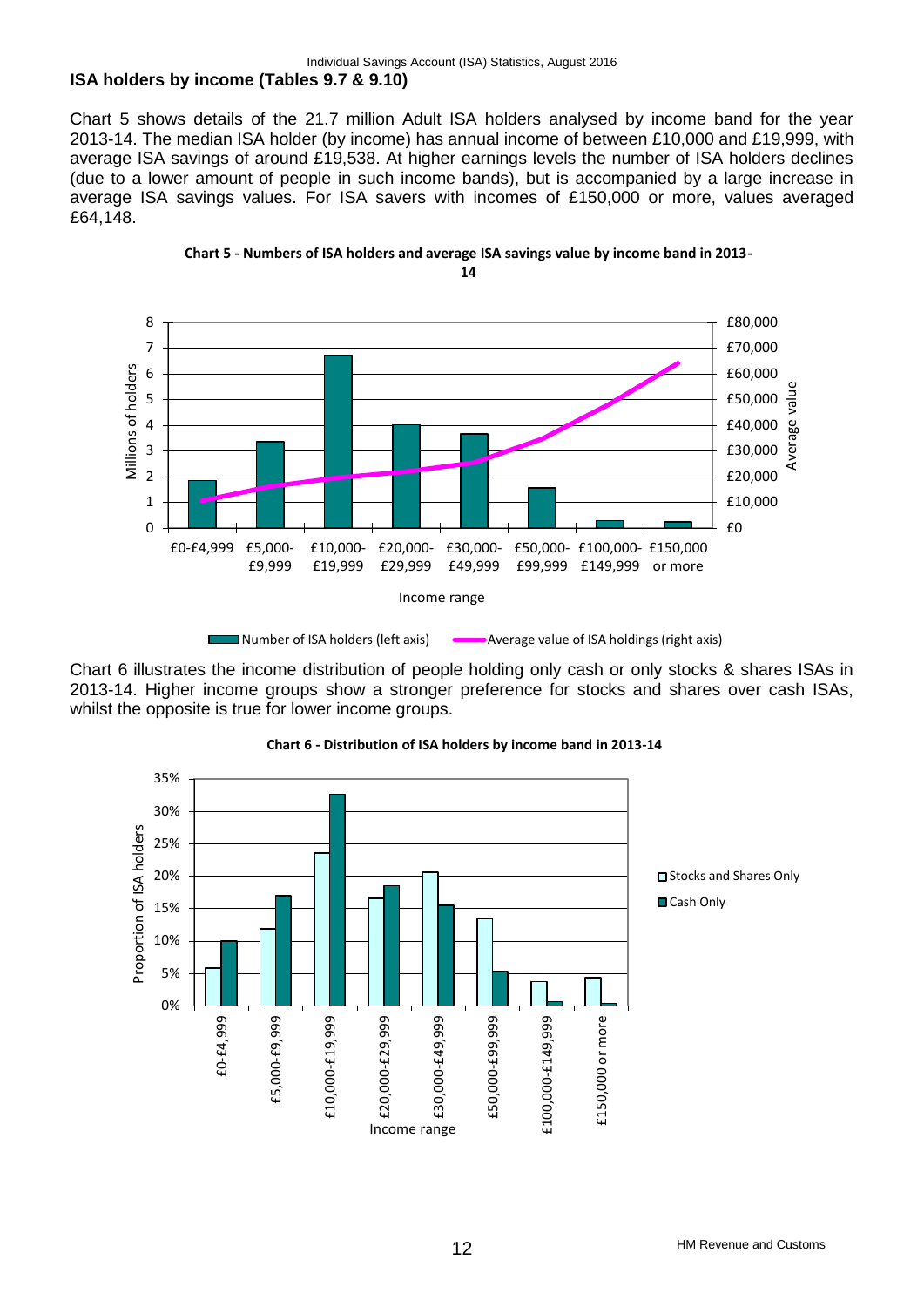### Individual Savings Account (ISA) Statistics, August 2016

Chart 7 shows that the amount subscribed to an ISA increases with the income of the individual subscriber. Although taken as a whole only 9% of subscribers saved at the maximum in 2013-14, this rises to 31% of those with income of £100,000-£149,999, and to 49% of those with income of £150,000 or more. The highest proportion of savers - around 40% - saved between £4,000 and £5,999.

The chart suggests that some individuals may have contributed more to their ISAs than their annual earnings allow. This may be possible where individuals have existing taxable savings that they are transferring into ISA accounts. Alternatively, in households with more than one adult, earnings from one high income individual may enable other adults in the household to open an ISA account, in order to maximise the tax-free return on their savings.





In 2013-14, 37% of individuals subscribing to only a cash ISA did so at the full £5,760 limit for the year. Chart 8 illustrates how the proportion subscribing up to the maximum increases with income, rising from around 25% in the lowest income group to around 80% in the highest. This suggests that higher earning ISA holders may have wished to subscribe even more to their cash account but were constrained by the annual subscription limit.



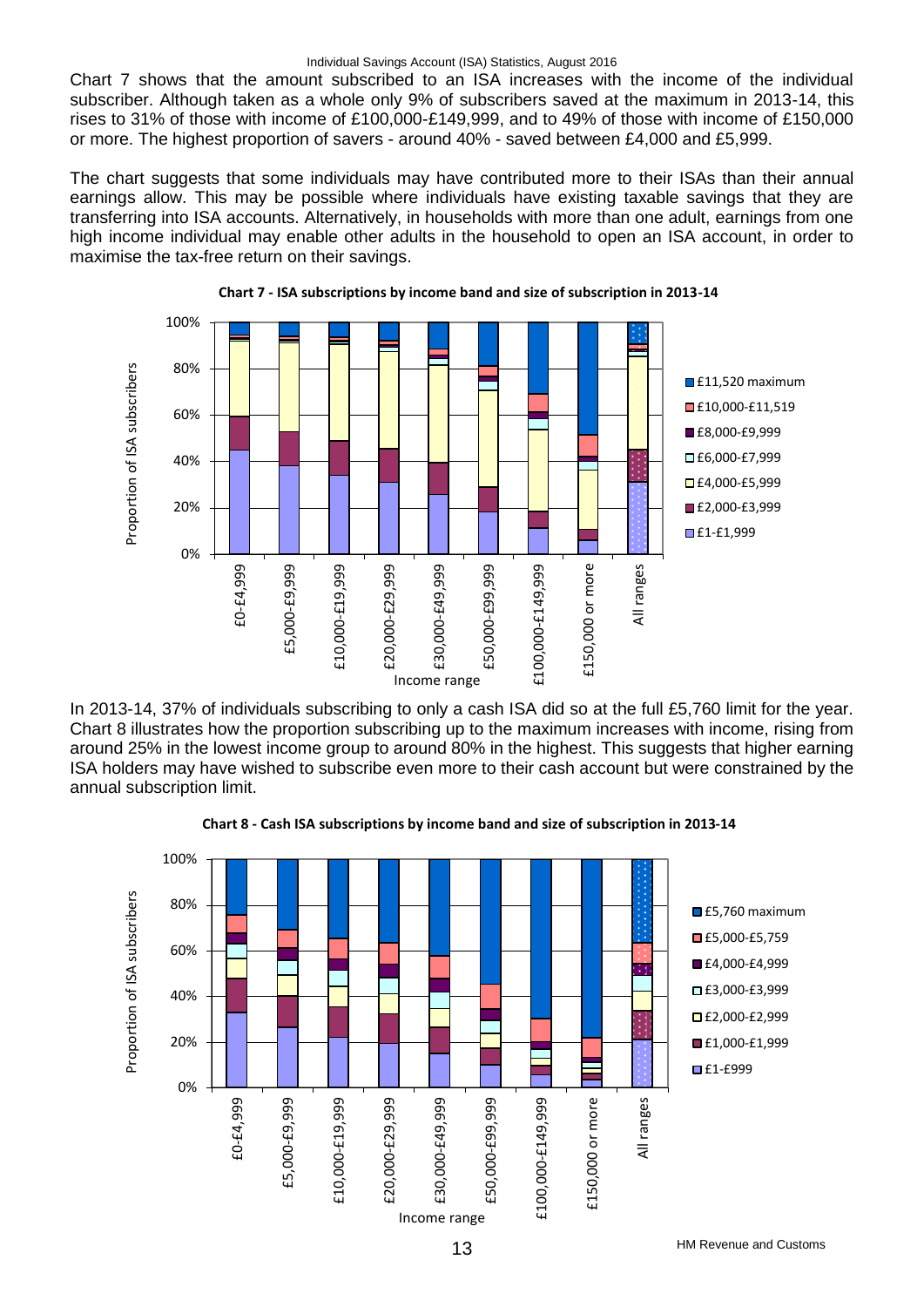Chart 9 illustrates relative savings contributions to stocks & shares ISAs by range of savers' income, by those contributing to a stocks & shares ISA only. In 2013-14, 43% of individuals across all income groups contributed the maximum £11,520 limit to a stocks & shares ISA. For savers with income between £100,000 and £149,999, however, this proportion was 51%, and 67% for those with income of £150,000 or more.



# **ISA holders by age and gender (Tables 9.8 & 9.11)**

Chart 10 illustrates the distribution of Adult ISA holdings across different age groups. There is the lowest number in the youngest category (under 25), but approximately 78% of this group are active savers. The 2013-14 data suggests lower use of ISAs by younger individuals than in 2012-13.

The greatest number of savers is in the 65 and over group, and this group also had the highest average ISA savings value of £37,864. A large portion of this group (50%), however, were not active savers in 2013-14.



## **Chart 10 - Age distribution and average savings of ISA holders in 2013-14**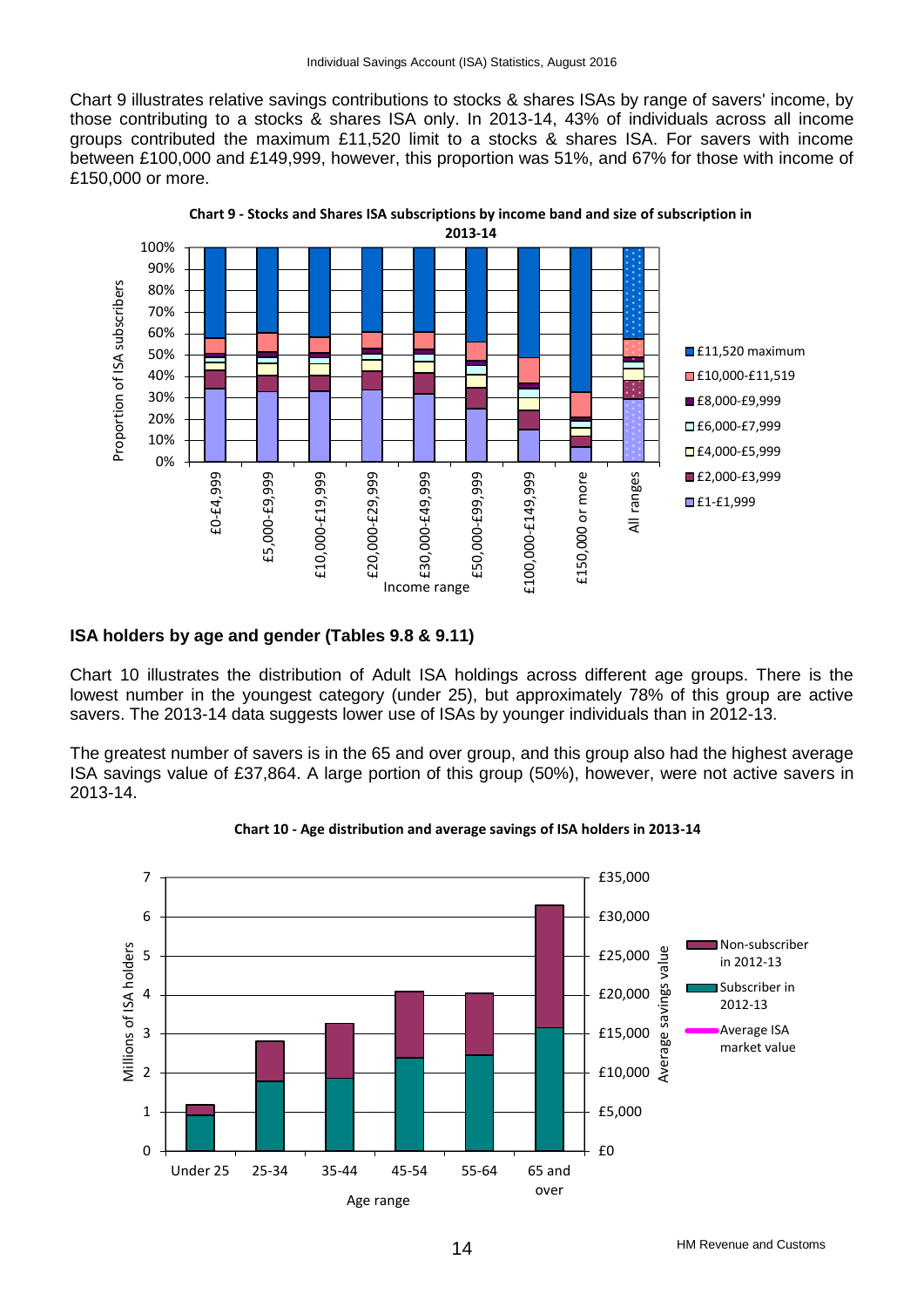The size of ISA holdings rises with income. Chart 11 shows the proportion of ISA holders with different levels of ISA savings across income bands. Amongst ISA savers with income of £150,000 or more, 54% have ISA savings of £30,000 or greater, compared to just 10% of savers on income below £5,000. For ISA savers with incomes of £150,000 or more the average ISA saving at the end of 2013-14 was £64,148.



**Chart 11 - ISA holdings by income band and average ISA savings value in 2013-14**

The size of ISA holdings also increases with age. Chart 12 shows that the proportion of ISA holders with ISAs valued at £30,000 or more is highest amongst those aged 65 or more, whilst the proportion of ISA holders with ISAs valued at between £1 and £2,999 is highest amongst the under 25s. The average amount of ISA savings in the under 25 age group at the end of 2013-14 was £3,650, compared with £37,864 in the 65 and over group. The 2013-14 data suggests that fewer younger individuals are holding ISAs compared to previous years.



**Chart 12 - ISA holdings by age range and average ISA savings value in 2013-14**

Age range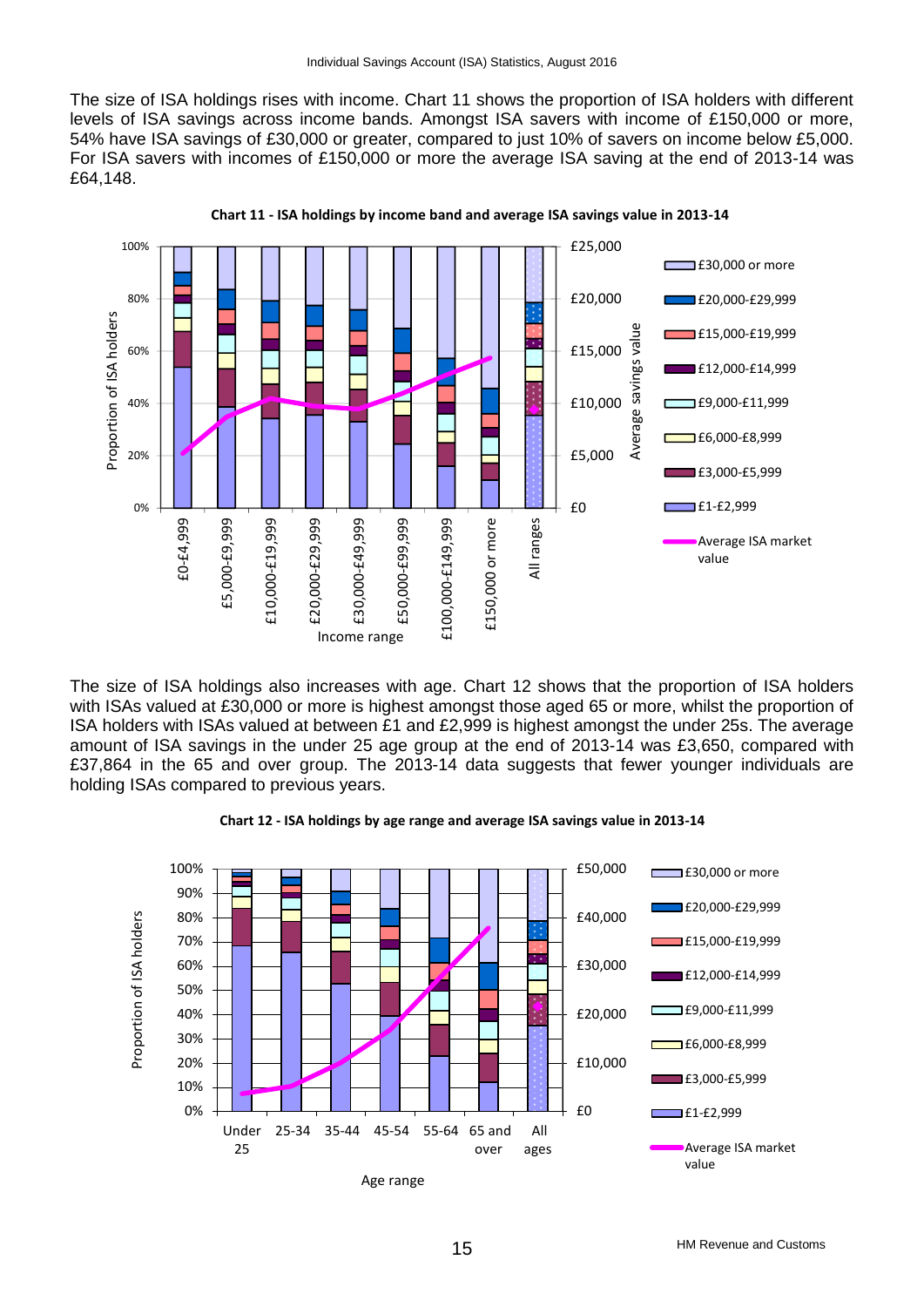The gender split of numbers of ISA subscribers is relatively equal. Chart 13 shows that in 2013-14, males accounted for a progressively higher proportion of the higher value ISA holders. Males accounted for 51% of ISA holdings worth £30,000 or more, in contrast to owning 48% of holdings worth up to £2,999.





# **Geographical location of ISA holders (Table 9.9 & 9.12)**

Chart 14 illustrates that amongst English regions, the proportion of adults holding ISAs is highest in the South West at 50% and lowest in London at 36%. In general, regions with lower proportions of ISA savers have lower average levels of ISA savings.



**Chart 14 - Proportions of population with ISAs and average holding by English region**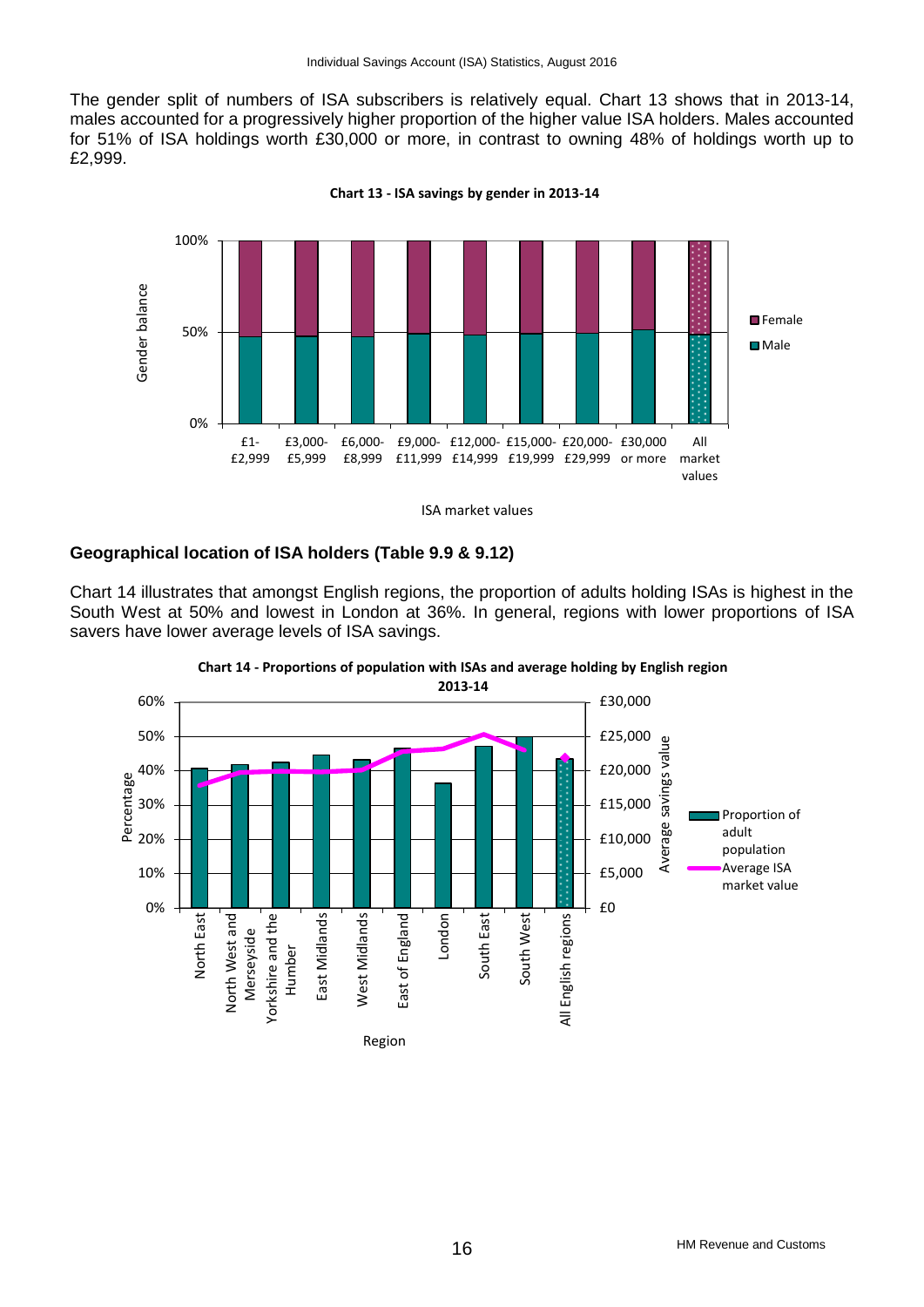Chart 15 shows that at the end of 2013-14, 44% of adults in England had an ISA. Similar proportions of adults had ISAs in Wales (42%). The proportion of adults holding ISAs in Scotland (37%) and Northern Ireland (30%) were lower than in the rest of the UK. ISAs held by individuals in England were on average of higher value than those in the rest of the United Kingdom.



**Chart 15 - Proportions of population with ISAs and average holding by UK region in 2013-14**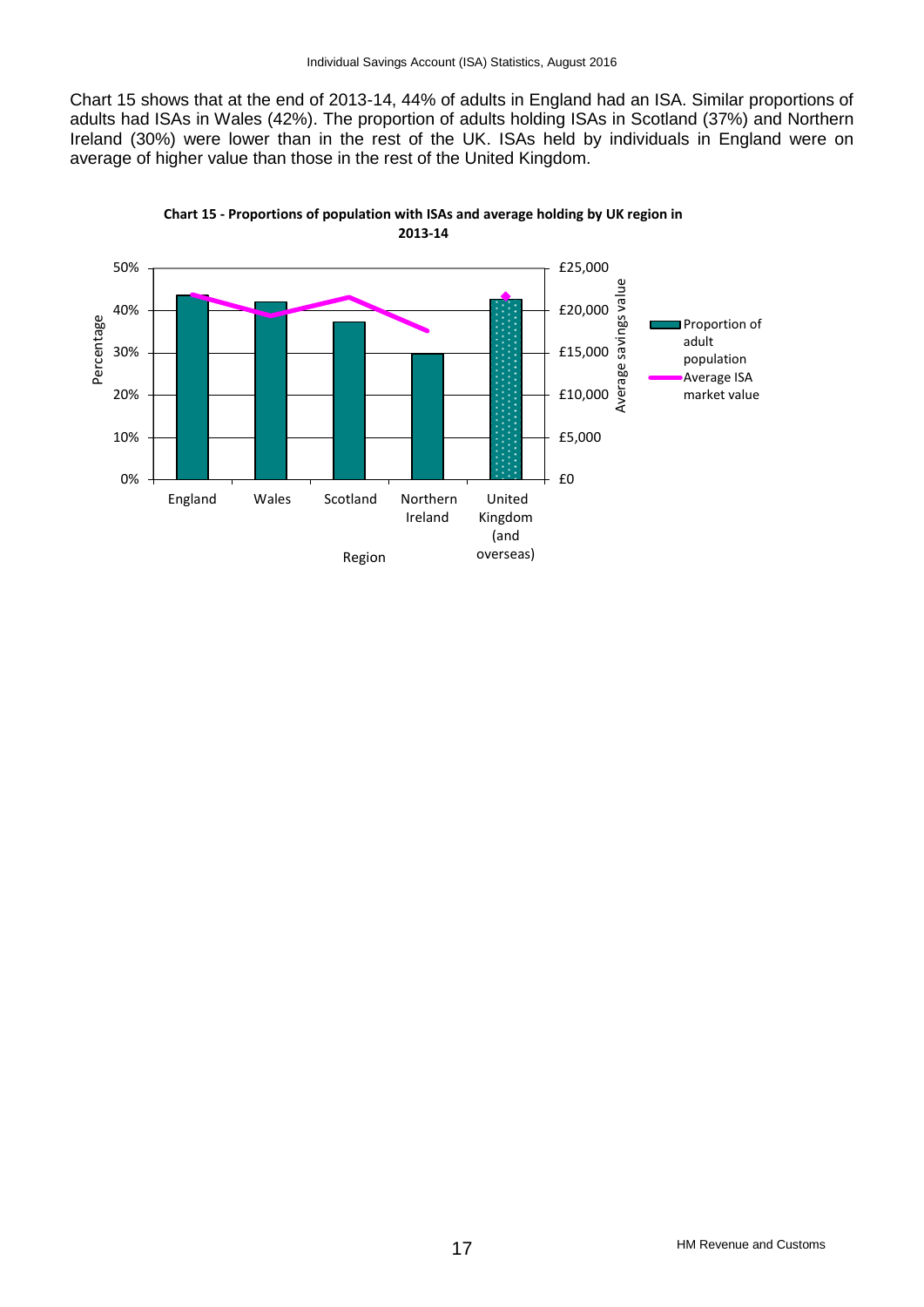# **Table list**

This section reproduces the various ISA tables (with links below to the published pdf versions; but there are xls spreadsheet versions as well available from:-

https://www.gov.uk/government/collections/individual-savings-accounts-isa-statistics)

- Table 9.4 This table shows total amounts subscribed to Adult and Junior cash and stocks and shares ISAs during the latest financial year, and the number of ISA accounts receiving subscriptions during the year: updated August 2016 to 2015-16. Between 2003-04 and 2007-08 ISA subscriptions were collected and published on a quarterly basis.
- Table 9.6 This table shows the total market value of all Adult cash and stocks and shares ISA accounts at the end of the financial year, net of any withdrawals and regardless of whether or not they received a subscription during the year: updated August 2016 to 2015-16.
- Table 9.7 This table shows the number of adults subscribing to an ISA by income during the year: updated April 2016 to 2013-14.
- Table 9.8 This table shows the number of adults subscribing to an ISA during the year by age and gender: updated April 2016 to 2013-14.
- Table 9.9 This table shows the number of adults subscribing to an ISA during the year by region: updated April 2016 to 2013-14.
- Table 9.10 This table shows the market value of adult ISA funds by income level: updated April 2016 to 2013-14.
- Table 9.11 This table shows the market value of adult ISA funds by age and gender: updated April 2016 to 2013-14.
- Table 9.12 Market value of adult ISA funds by country and region: updated April 2016 to 2013-14.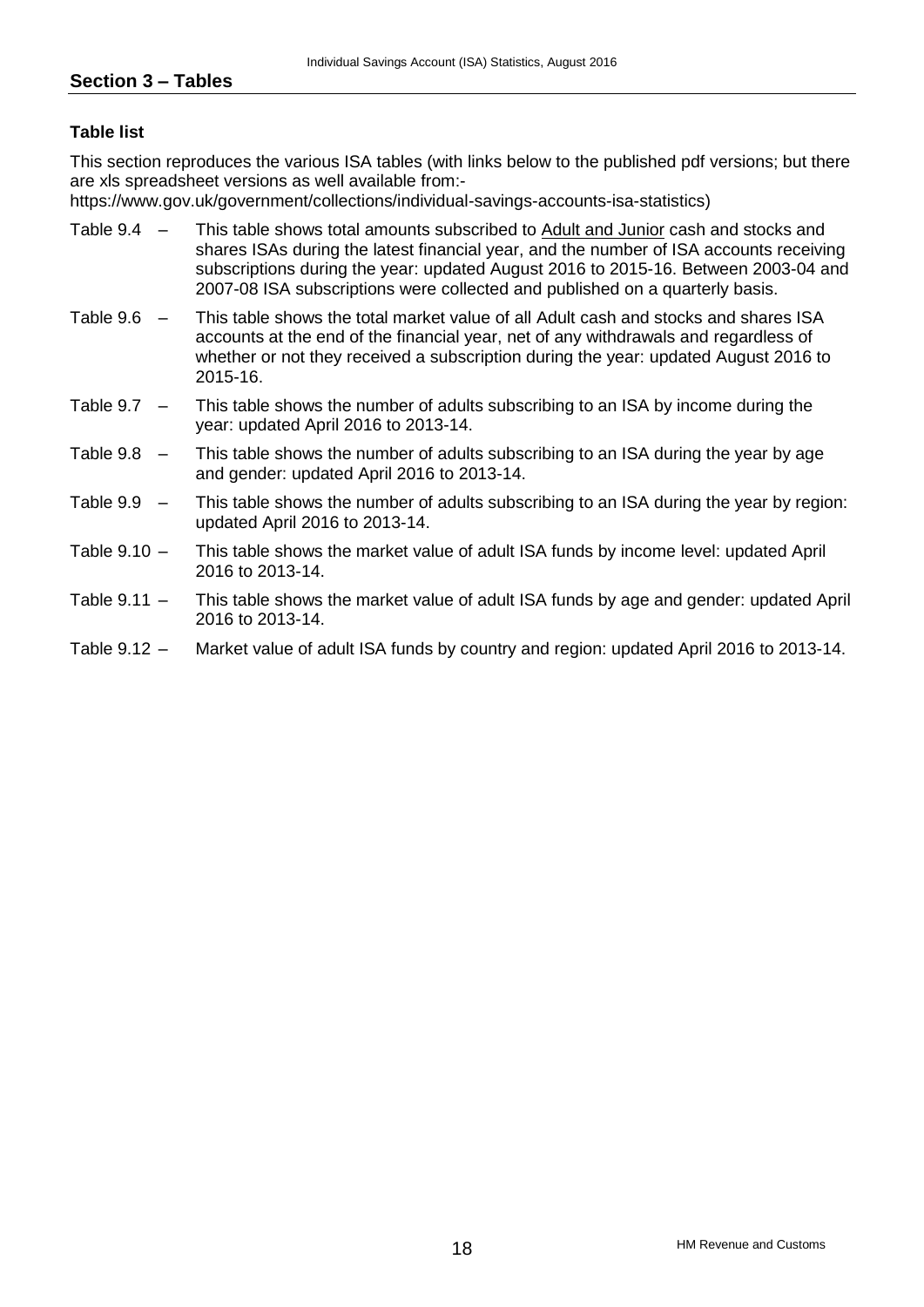# **9.4**

# **Individual savings accounts**

 Number of ISAs, amounts subscribed to each component and average subscription per account. Annual subscriptions as reported to HMRC by providers for financial years ending 5th April.

**Adult ISAs** Numbers: thousands; Amounts: £ million

|         |           |                      |              | Number of accounts subscribed in current year (thousands) |                      |        | Amounts subscribed (£million) |           |                        |       | Average subscription<br>per account (£) |                      |                        |
|---------|-----------|----------------------|--------------|-----------------------------------------------------------|----------------------|--------|-------------------------------|-----------|------------------------|-------|-----------------------------------------|----------------------|------------------------|
|         |           | Mini ISAs            |              |                                                           |                      |        |                               |           |                        |       | Mini ISAs                               |                      |                        |
|         | Cash      | Stocks and<br>Shares | Insurance    | Maxi<br><b>ISAs</b>                                       | <b>Total</b>         | Cash   | Stocks and<br>Shares          | Insurance | Total                  | Cash  | Stocks and<br>Shares                    | Insurance            | Maxi<br><b>ISAs</b>    |
| 1999-00 | 4,591     | 1,278                | 116          | 3,293                                                     | 9,278                | 12,306 | 16,054                        | 71        | 28,431                 | 2,520 | 1,240                                   | 480                  | 4,620                  |
| 2000-01 | 6,018     | 1,625                | 214          | 3,402                                                     | 11,259               | 14,477 | 15,184                        | 117       | 29,778                 | 2,300 | 1,130                                   | 460                  | 4,100                  |
| 2001-02 | 7,594     | 1,577                | 316          | 2,477                                                     | 11,964               | 17,058 | 11,319                        | 173       | 28,549                 | 2,220 | 1,120                                   | 480                  | 3,950                  |
| 2002-03 | 8,556     | 1,604                | 356          | 1,971                                                     | 12,487               | 18,558 | 9,195                         | 208       | 27,962                 | 2,150 | 1,070                                   | 530                  | 3,890                  |
| 2003-04 | 8,789     | 1,283                | 340          | 1,643                                                     | 12,055               | 19,361 | 8,117                         | 190       | 27,668                 | 2,190 | 1,210                                   | 510                  | 4,090                  |
| 2004-05 | 9,242     | 1,199                | 292          | 1,474                                                     | 12,207               | 20,575 | 7,490                         | 173       | 28,237                 | 2,220 | 1,240                                   | 550                  | 4,150                  |
|         | Mini ISAs |                      |              |                                                           | Mini ISAs            |        |                               |           |                        |       | Mini ISAs                               |                      |                        |
|         |           |                      |              |                                                           | Stocks and<br>Shares |        |                               |           | Stocks and<br>Shares   |       |                                         | Stocks and<br>Shares |                        |
|         |           | Stocks and           | Maxi         |                                                           | Insurance            |        | Stocks and                    |           | Insurance              |       | Stocks and                              | Insurance            | Maxi                   |
|         | Cash      | Shares               | <b>ISAs</b>  | <b>Total</b>                                              | Component            | Cash   | Shares                        | Total     | Component              | Cash  | Shares                                  | Component            | <b>ISAs</b>            |
| 2005-06 | 9,939     | 1,523                | 1,543        | 13,005                                                    | 232                  | 21,935 | 9,170                         | 31,105    | 153                    | 2,200 | 1,510                                   | 580                  | 4,520                  |
| 2006-07 | 10,387    | 1,564                | 1,617        | 13,568                                                    | 189                  | 22,677 | 10,363                        | 33,041    | 117                    | 2,180 | 1,690                                   | 460                  | 4,810                  |
| 2007-08 | 11,468    | 1,662                | 1,584        | 14,714                                                    | 157                  | 25,261 | 10,440                        | 35,701    | 139                    | 2,200 | 1,750                                   | 690                  | 4,810                  |
|         |           |                      |              | Stocks and<br><b>Shares</b>                               |                      |        |                               |           | Stocks and<br>Shares   |       |                                         |                      | Stocks and<br>Shares   |
|         | Cash      | Stocks and<br>Shares | <b>Total</b> | Insurance<br>Component                                    |                      | Cash   | Stocks and<br>Shares          | Total     | Insurance<br>Component | Cash  | Stocks and<br><b>Shares</b>             | Total                | Insurance<br>Component |
| 2008-09 | 12,234    | 2,960                | 15,194       | 175                                                       |                      | 30,383 | 9,711                         | 40,094    | 117                    | 2,483 | 3,281                                   | 2,639                | 666                    |
| 2009-10 | 11,426    | 3,011                | 14,437       | 148                                                       |                      | 31,437 | 12,542                        | 43,978    | 130                    | 2,751 | 4,165                                   | 3,046                | 877                    |
| 2010-11 | 11,859    | 3,387                | 15,246       | 139                                                       |                      | 38,197 | 15,515                        | 53,712    | 153                    | 3,221 | 4,581                                   | 3,523                | 1,099                  |
| 2011-12 | 11,187    | 2,863                | 14,049       | 116                                                       |                      | 37,222 | 15,546                        | 52,768    | 171                    | 3,327 | 5,431                                   | 3,756                | 1,477                  |
| 2012-13 | 11,682    | 2,924                | 14,606       | 112                                                       |                      | 40,901 | 16,459                        | 57,359    | 184                    | 3,501 | 5,629                                   | 3,927                | 1,639                  |
| 2013-14 | 10,481    | 2,992                | 13,473       | 119                                                       |                      | 38,821 | 18,439                        | 57,260    | 242                    | 3,704 | 6,163                                   | 4,250                | 2,034                  |
| 2014-15 | 10,288    | 2,711                | 12,999       | 123                                                       |                      | 60,951 | 17,873                        | 78,824    | 302                    | 5,924 | 6,593                                   | 6,064                | 2,455                  |
| 2015-16 | 10,118    | 2,539                | 12,657       | 140                                                       |                      | 58,785 | 21,436                        | 80,221    | 634                    | 5,810 | 8,443                                   | 6,338                | 4,529                  |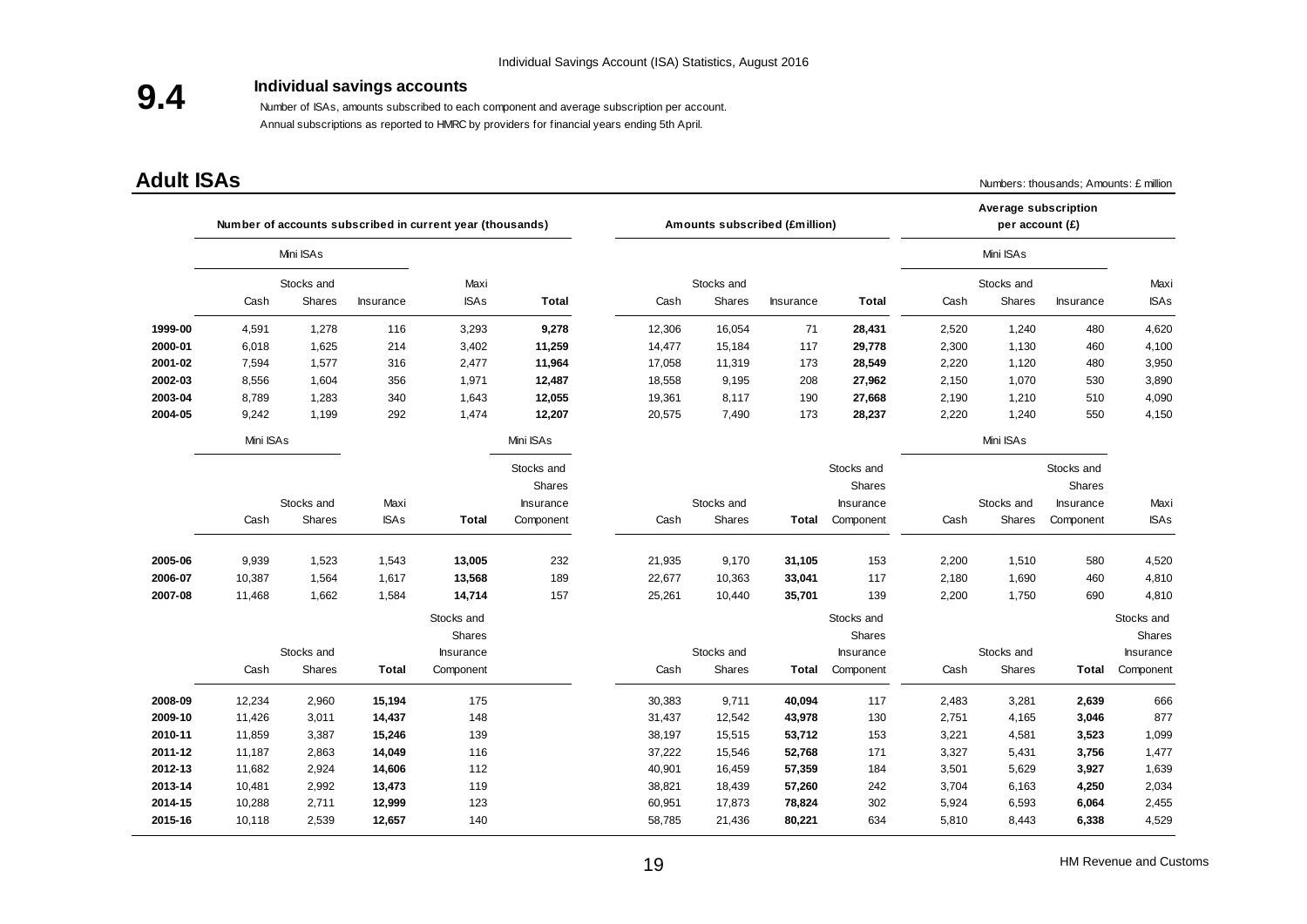# **9.4 Continued: Junior ISAs (introduced from 1 November 2011)**

|         |      |                      |       | Number of accounts subscribed in current year (thousands) |      | Amounts subscribed (£million) |       |                               |       | Average subscription<br>per account $(E)$ |       |                               |  |
|---------|------|----------------------|-------|-----------------------------------------------------------|------|-------------------------------|-------|-------------------------------|-------|-------------------------------------------|-------|-------------------------------|--|
|         |      |                      |       | Stocks and<br>Shares                                      |      |                               |       | Stocks and<br>Shares          |       | Stocks and                                |       |                               |  |
|         | Cash | Stocks and<br>Shares | Total | Insurance<br>Component                                    | Cash | Stocks and<br>Shares          | Total | <b>Insurance</b><br>Component | Cash  | Stocks and<br>Shares                      | Total | <b>Insurance</b><br>Component |  |
| 2011-12 | n/a  | n/a                  | 71    | $\tilde{\phantom{a}}$                                     | n/a  | n/a                           | 115   | $\tilde{\phantom{a}}$         | n/a   | n/a                                       | 1,623 | $\tilde{\phantom{a}}$         |  |
| 2012-13 | 204  | 92                   | 296   |                                                           | 294  | 99                            | 393   |                               | 1,442 | 1,075                                     | 1,327 | 816                           |  |
| 2013-14 | 310  | 122                  | 432   | 2                                                         | 431  | 147                           | 578   |                               | 1,391 | 1,208                                     | 1,340 | 435                           |  |
| 2014-15 | 365  | 145                  | 510   | 3                                                         | 405  | 177                           | 582   | 2                             | 1,110 | 1,221                                     | 1,141 | 667                           |  |
| 2015-16 | 497  | 241                  | 738   | -                                                         | 522  | 399                           | 921   | 4                             | 1,050 | 1,656                                     | 1,248 | 571                           |  |

Table Published August 2016

#### **Footnotes**

Footnotes<br>
The day 241 738 7 522 399 921 4 1,050 1,656 1,248 57<br>
Table Published August 201<br>
Statistics policy of preserving confidentiality in published statistical information.<br>
Statistics policy of preserving confidenti Statistics policy of preserving confidentiality in published statistical information. Footnotes<br>"n/a' Cash and stocks & shares Junior ISA subscriptions cannot be shown separately becaus<br>Statistics policy of preserving confidentiality in published statistical information.<br>~ These figures are too small to rep

#### **Notes on the table**

'n/a' Cash and stocks & shares Junior ISA subscriptions cannot be shown separately because of statistical disclosure arising from ISA provider market dominance. This suppression is in accordance with Nationa<br>Statistics pol made to the HM Revenue & Customs by ISA managers. These figures are too small to report given the units in which date<br>
Notes on the table<br>
1. The above table shows the number of ISAs to which subscriptic<br>
made to the HM Revenue & Customs by ISA managers.<br>
2. Until 2007-08 Notes on the table<br>1. The above table shows the number of ISAs to which subscriptions have been made and amounts invested split by type of component. The information in the table<br>made to the HM Revenue & Customs by ISA man

2. Until 2007-08 this information was available on a quarterly basis.<br>3. Life insurance component qualifying investment rules were merged with the stocks and shares component rules from the 6th April 2005 subject to a cash Notes on the table<br>1. The above table shows the number of ISAs to which subscriptions have been made and amounts invested split by type of component. The information in the tables comes from the annual returns that must<br>ma 1. The above table show s the number of ISAs to which subscriptions have been made and amounts invested split by type of component. The information in the tables comes from the annual returns that must I<br>made to the HM Rev made to the HM Revenue & Customs by ISA managers.<br>2. Until 2007-08 this information was available on a quarterly basis.<br>3. Life insurance component qualifying investment rules w ere merged w ith the stocks and shares compo

3. Life insurance component qualifying investment rules were merged with the stocks and shares component rules from the 6th April 2005 subject to a cash like test.<br>4. Prior to April 2008 there was a separation between mini £10,680 and £5,340 respectively applied in 2011-12. Stocks & shares and cash subscription limits of £11,580 and £5,640 respectively applied in 2012-13. Stocks & shares and cash subscription limits of £11,520 and £5,760 respectively applied in 2013-14. simple distinction between cash and stocks and shares ISAs (again with any unused cash allow ance increasing the amount that could be saved in a stocks and shares ISA up to the overall limit).<br>5. Prior to April 2008 the ov subscription limit w as increased to £15,000, w hich can be subscribed in cash, stocks and shares, or any combination of the two. For 2015-16, the annual limit w as £15,240 subscription limit w as increase to £10,200, of w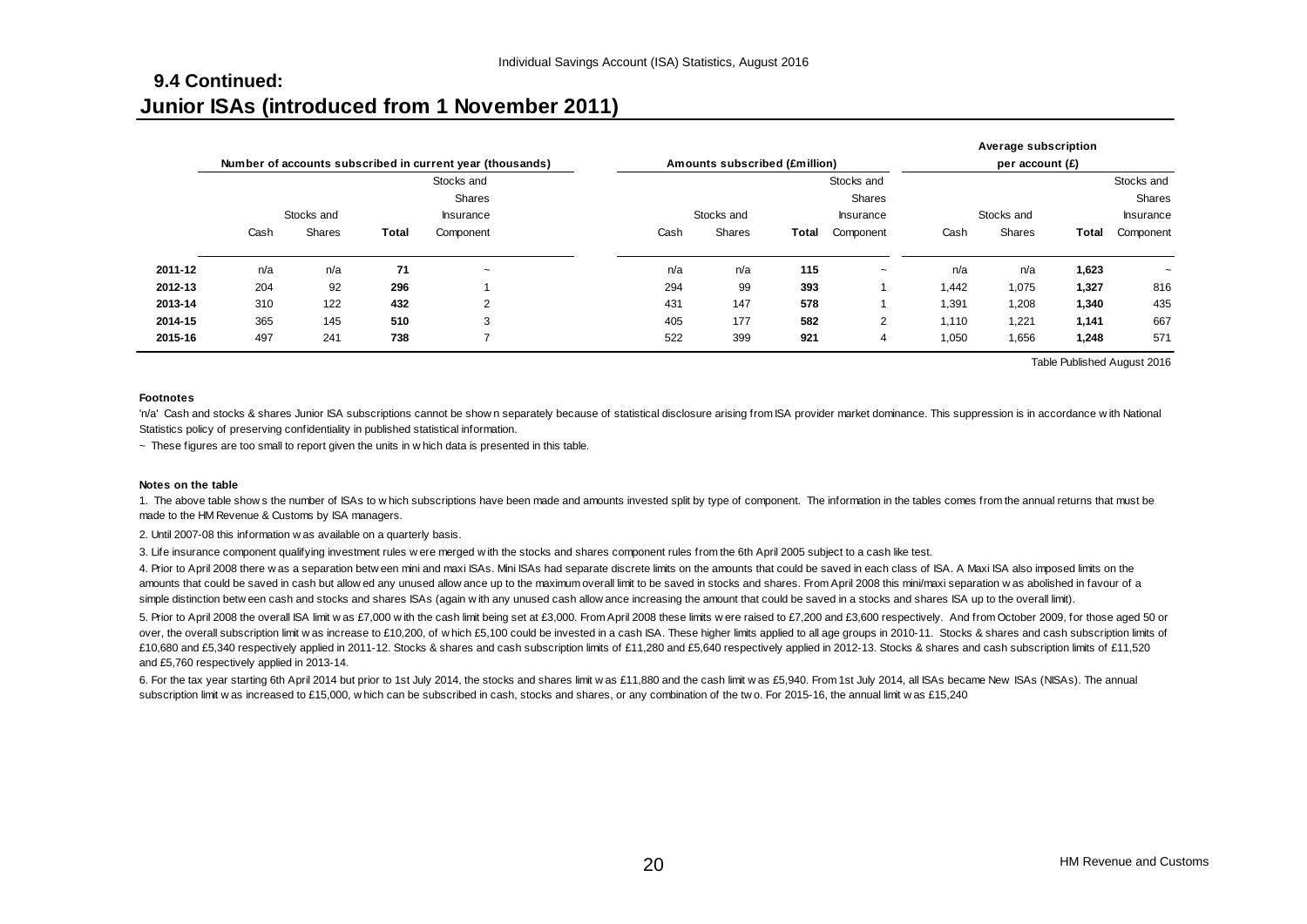#### Individual Savings Account (ISA) Statistics, August 2016

#### **Individual savings accounts (ISAs)** <sup>10</sup> **9.6**

Market value of funds as of 5 April, by type of qualifying investment. Now also including details of Personal Equity Plan (PEP) fund values for consistency with

periods beyond 2008 when PEPs were absorbed into Stocks and Shares ISAs.

|                                                    |                  |                  |                  |                  |                  | Amounts: £ million        |
|----------------------------------------------------|------------------|------------------|------------------|------------------|------------------|---------------------------|
|                                                    | 2012<br>Amount   | 2013<br>Amount   | 2014<br>Amount   | 2015<br>Amount   | 2016<br>Amount   |                           |
| <b>Adult ISAs: Stocks &amp; Shares Component</b>   |                  |                  |                  |                  |                  |                           |
| <b>Shares</b>                                      | 30,509           | 33,983           | 34,822           | 36,038           | 29,861           |                           |
| EEA Shares <sup>11</sup>                           |                  |                  | 4,361            | 5,331            | 7,505            |                           |
| Securities                                         | 2,295            | 2,507            | 2,771            | 2,656            | 1,879            |                           |
| Gilts                                              | 893              | 964              | 808              | 710              | 648              |                           |
| Unit Trusts <sup>1</sup>                           | 37,871           | 45,137           | 51,082           | 51,838           | 59,265           |                           |
| Shares in OEICs <sup>2p</sup>                      | 90,225           | 107,649          | 113,019          | 107,963          | 119,096          |                           |
| Corporate Bond Funds <sup>p</sup>                  | 9,304            | 10,060           | 9,551            | 9,930            | 10,954           |                           |
| <b>Investment Trusts</b>                           | 6,722            | 8,528            | 9,614            | 11,027           | 11,848           |                           |
| Units/Shares in UCITS <sup>3</sup>                 | 4,959            | 5,382            | 7,046            | 9,844            | 9,205            |                           |
| Surrender value of policies <sup>4</sup>           | 1,138            | 1,545            | 1,536            | 1,983            | 3,057            |                           |
| Cash on deposit                                    | 5,236            | 6,445            | 6,481            | 8,215            | 13,816           |                           |
| Total ISA Stocks & Shares Funds <sup>5</sup>       | (included below) | (included below) | (included below) | (included below) | (included below) |                           |
| Funds held in Personal Equity Plans <sup>5</sup>   | (included below) | (included below) | (included below) | (included below) | (included below) |                           |
| <b>Total ISA and PEP Stocks &amp; Shares Funds</b> | 189,153          | 222,199          | 241,091          | 245,535          | 267,134          |                           |
| Adult ISAs: Cash Component <sup>6</sup>            |                  |                  |                  |                  |                  |                           |
| Money market funds <sup>7</sup>                    |                  |                  |                  |                  |                  |                           |
| Funds of funds <sup>7</sup>                        |                  |                  |                  |                  |                  |                           |
| Surrender value of policies                        |                  |                  |                  |                  |                  |                           |
| Other Investment Products                          | 81               | 72               | 66               | 59               | 56               |                           |
| Cash on deposit                                    | 198,887          | 220,564          | 228,459          | 237,425          | 250,644          |                           |
| Total ISA Cash Component <sup>6</sup>              | 198,968          | 220,636          | 228,525          | 237,484          | 250,700          |                           |
| <b>Total Adult ISA Funds</b>                       | (included below) | (included below) | (included below) | (included below) | (included below) |                           |
| <b>Total Adult ISA and PEP Funds</b>               | 388,121          | 442,835          | 469,616          | 483,019          | 517,834          |                           |
| Junior ISAs <sup>8</sup>                           |                  |                  |                  |                  |                  |                           |
| <b>Stocks &amp; Shares Component</b>               | n/a <sup>9</sup> | 167              | 320              | 515              | 999              |                           |
| <b>Cash Component</b>                              | n/a <sup>9</sup> | 390              | 788              | 1,140            | 1,757            |                           |
| <b>Total Junior ISA Funds</b>                      | 117              | 557              | 1,108            | 1,655            | 2,756            |                           |
|                                                    |                  |                  |                  |                  |                  | Table Updated August 2016 |

p. Provisional.

1. Excluding unit trusts invested in corporate bonds.

2. Open Ended Investment Companies excluding those invested in corporate bonds.

3. Undertaking for Collective Investment In Transferable Securities.

4. The surrender value of policies Market Valuation date may be from 5 October of the year of return. 3. Undertaking for Collective Investment In Transferable Securities.<br>4. The surrender value of policies Market Valuation date may be from 5 October of the ye<br>5. Personal Equity Plans (PEPs) w ere absorbed into stocks and s

5. Personal Equity Plans (PEPs) w ere absorbed into stocks and shares ISAs from 6 April 2008. Thereafter providing separate stocks & share ISA and PEP valuations is not possible.

6. Cash component also includes TESSA only ISAs.

4. The surrender value of policies Market Valuation dat<br>5. Personal Equity Plans (PEPs) were absorbed into sto<br>6. Cash component also includes TESSA only ISAs.<br>7. Information in respect of these types of fund was no<br>8. Jun 5. Personal Equity Plans (PEPs) were absorbed into stocks and shares ISAs from 6 April 2008. Thereafter providing separate stocks & share ISA and PEP valuations is not possible.<br>6. Cash component also includes TESSA only I

-<br>10. Hormation in respect of these types of fund was not separately collected after 2008.<br>8. Junior ISAs were introduced on 1st November 2011<br>9. "n/a' Cash and stocks & shares Junior ISA subscriptions cannot be shown sepa (subject to a cash-like test). 1. Since 5th August 2013 company shares which are traded on any market of a recognised stock exchange in the EEA can be included within a stocks and shares ISA.<br>10. The change in the format of the table from the beginning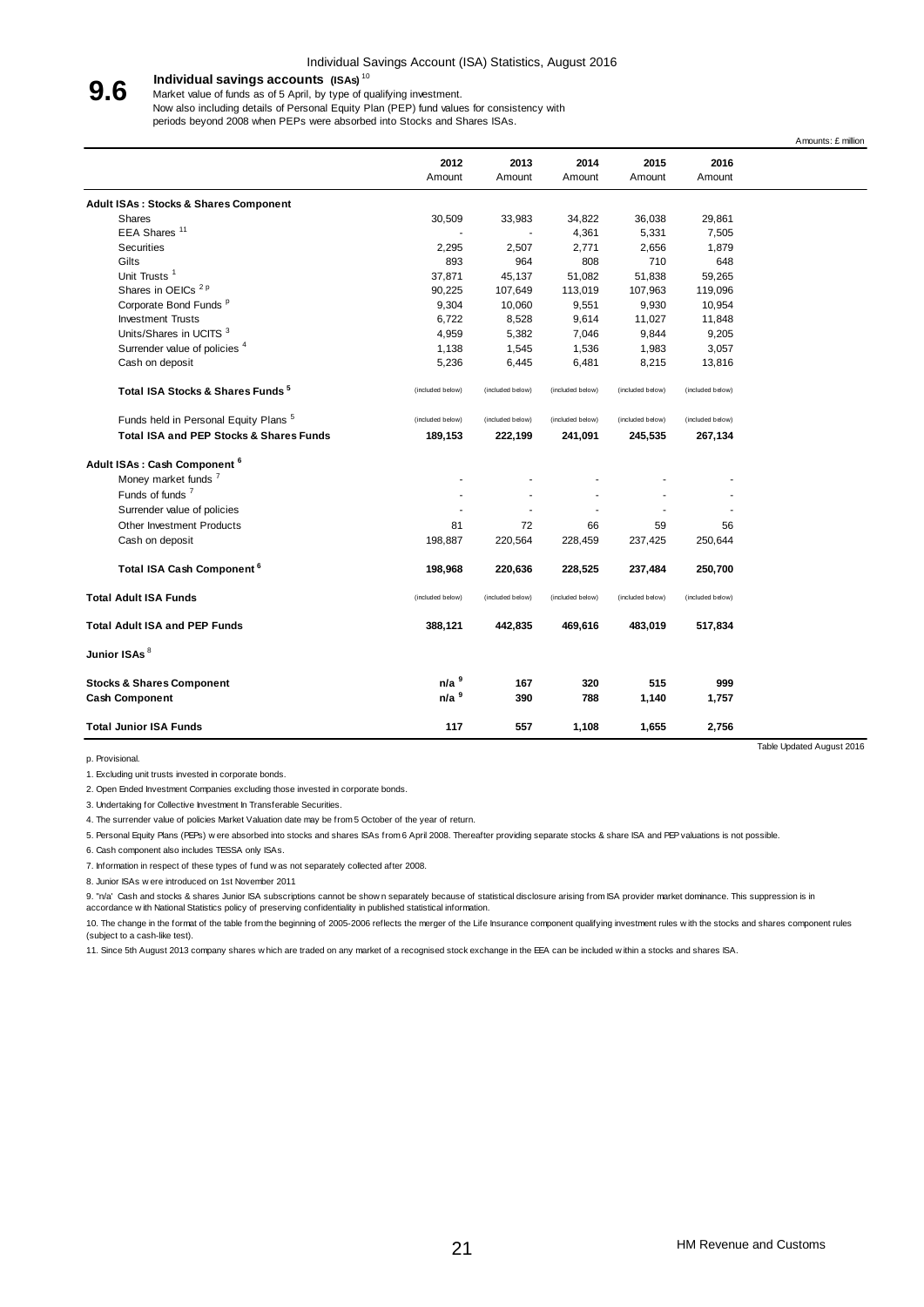# **9.7 Individual Savings Accounts (ISAs)**

Number of individuals subscribing to ISAs in 2013-14<sup>1</sup>, by income and amount of subscription All ISA Subscribers (maximum combined subscription £11,520; cash ISA maximum £5,760) Numbers: thousands

|                   |        | Combined subscription |         |         |         |          |         |               |                           |                 |
|-------------------|--------|-----------------------|---------|---------|---------|----------|---------|---------------|---------------------------|-----------------|
| Range of income   | £1-    | £2.000-               | £4.000- | £6.000- | £8.000- | £10.000- | £11,520 | All           | No further                | All ISA holders |
|                   | £1,999 | £3.999                | £5.999  | £7.999  | £9.999  | £11.519  |         | subscriptions | subscription <sup>2</sup> |                 |
| £0-£4.999         | 433    | 139                   | 313     | 10      | 5       | 11       | 53      | 963           | 888                       | 1,850           |
| £5.000-£9.999     | 641    | 247                   | 643     | 16      | 10      | 24       | 99      | 1.680         | 1.671                     | 3,351           |
| £10.000-£19.999   | 1.270  | 552                   | .554    | 45      | 24      | 49       | 237     | 3.732         | 2,995                     | 6,727           |
| £20.000-£29.999   | 761    | 356                   | 1,032   | 46      | 24      | 46       | 193     | 2.459         | 1,557                     | 4,016           |
| £30.000-£49.999   | 607    | 324                   | 991     | 68      | 37      | 63       | 268     | 2.358         | 1,310                     | 3,668           |
| £50.000-£99.999   | 189    | 112                   | 432     | 41      | 22      | 45       | 196     | 1.038         | 514                       | 1,553           |
| £100.000-£149.999 | 22     | 15                    | 71      | 9       | 6       | 16       | 61      | 200           | 89                        | 289             |
| £150,000 or more  | 10     | 8                     | 45      |         | 4       | 16       | 84      | 174           | 68                        | 242             |
| All ranges        | 3.934  | 1.754                 | 5.079   | 242     | 132     | 269      | 1.193   | 12.603        | 9,092                     | 21,694          |

#### **Cash ISA Subscribers Only** Numbers: thousands

|                   | Subscription |         |         |         |         |         |        |               |                           |                 |
|-------------------|--------------|---------|---------|---------|---------|---------|--------|---------------|---------------------------|-----------------|
| Range of income   | £1-£999      | £1,000- | £2.000- | £3.000- | £4.000- | £5,000- | £5.760 | All           | No further                | All ISA holders |
|                   |              | £1.999  | £2.999  | £3.999  | £4.999  | £5,759  |        | subscriptions | subscription <sup>2</sup> |                 |
| £0-£4.999         | 274          | 122     | 74      | 55      | 38      | 66      | 202    | 830           | 679                       | 1,509           |
| £5.000-£9.999     | 376          | 196     | 130     | 96      | 73      | 117     | 436    | 1.424         | 1.134                     | 2,558           |
| £10.000-£19.999   | 687          | 417     | 280     | 220     | 155     | 277     | 1.083  | 3.120         | 1.807                     | 4,927           |
| £20.000-£29.999   | 373          | 250     | 170     | 139     | 111     | 180     | 706    | 1.928         | 871                       | 2,799           |
| £30.000-£49.999   | 244          | 184     | 134     | 117     | 95      | 161     | 686    | 1.620         | 725                       | 2.345           |
| £50.000-£99.999   | 56           | 43      | 35      | 33      | 27      | 63      | 310    | 567           | 227                       | 794             |
| £100.000-£149.999 | 4            | 3       | 2       | 3       | 3       | 8       | 53     | 76            | 26                        | 102             |
| £150,000 or more  | っ            |         |         |         |         | 4       | 35     | 45            | 13                        | 58              |
| All ranges        | 2.016        | .216    | 826     | 664     | 503     | 875     | 3.510  | 9.611         | 5.482                     | 15,093          |

#### **Stocks & Shares ISA Subscribers Only** Numbers: thousands

|                   | Subscription |         |         |         |         |          |         |               |                           |                 |
|-------------------|--------------|---------|---------|---------|---------|----------|---------|---------------|---------------------------|-----------------|
| Range of income   | £1-          | £2.000- | £4.000- | £6,000- | £8.000- | £10.000- | £11,520 | All           | No further                | All ISA holders |
|                   | £1,999       | £3.999  | £5.999  | £7.999  | £9,999  | £11.519  |         | subscriptions | subscription <sup>2</sup> |                 |
| £0-£4.999         | 32           | 8       | 3       | ⌒       |         |          | 40      | 94            | 52                        | 146             |
| £5.000-£9.999     | 62           | 14      | 11      | 5       | 5       | 17       | 75      | 190           | 109                       | 299             |
| £10.000-£19.999   | 143          | 32      | 24      | 12      | 10      | 31       | 182     | 435           | 154                       | 590             |
| £20.000-£29.999   | 120          | 31      | 19      | 11      | 8       | 27       | 141     | 358           | 56                        | 414             |
| £30.000-£49.999   | 161          | 50      | 27      | 18      | 11      | 40       | 200     | 508           |                           | 516             |
| £50.000-£99.999   | 83           | 33      | 20      | 14      |         | 30       | 148     | 336           |                           | 337             |
| £100.000-£149.999 | 14           | 8       | 6       | 4       | っ       | 11       | 48      | 94            | 0                         | 93              |
| £150,000 or more  |              | 5       | 4       | 4       |         | 12       | 71      | 106           | 3                         | 109             |
| All ranges        | 624          | 183     | 114     | 70      | 46      | 177      | 907     | 2.122         | 382                       | 2.503           |

#### **Cash and Stocks & Shares ISA Subscribers** Numbers: thousands Numbers: thousands

|                   |        | <b>Combined Subscription</b> |                |         |         |          |         |               |                           |                 |
|-------------------|--------|------------------------------|----------------|---------|---------|----------|---------|---------------|---------------------------|-----------------|
| Range of income   | £1-    | £2.000-                      | £4.000-        | £6.000- | £8.000- | £10.000- | £11,520 | All           | No further                | All ISA holders |
|                   | £1,999 | £3.999                       | £5.999         | £7.999  | £9.999  | £11,519  |         | subscriptions | subscription <sup>2</sup> |                 |
| £0-£4,999         | 4      | ◠                            | 4              | 8       | 3       | 4        | 13      | 38            | 157                       | 195             |
| £5.000-£9.999     |        |                              | 6              | 11      | 6       | 6        | 24      | 66            | 428                       | 494             |
| £10.000-£19.999   | 22     | 19                           | 15             | 33      | 14      | 18       | 55      | 176           | 1,033                     | 1,210           |
| £20,000-£29,999   | 18     | 16                           | 16             | 36      | 16      | 18       | 52      | 173           | 630                       | 803             |
| £30.000-£49.999   | 18     | 24                           | 22             | 50      | 25      | 22       | 68      | 229           | 578                       | 807             |
| £50.000-£99.999   |        | 11                           | 12             | 27      | 15      | 15       | 49      | 135           | 286                       | 422             |
| £100.000-£149.999 |        |                              | $\overline{2}$ | 5       | 4       | 5        | 13      | 30            | 63                        | 93              |
| £150,000 or more  |        |                              |                | 3       | ◠       | 4        | 13      | 23            | 52                        | 75              |
| All ranges        | 77     | 81                           | 77             | 172     | 85      | 93       | 287     | 870           | 3.228                     | 4,098           |

Published: April 2016

#### **Footnotes**

<sup>1</sup> Tax year ending 5 April

 $^2$  This represents individuals holding possibly one or more ISA account (variously cash, stocks & share, or a combination of both) but who did not make a further subscription during the year.

#### **Notes to the tables**

(i) The estimates are based on a sample of individuals. Information on ISA subscriptions and valuations is reported by managers to HM Revenue & Customs on an annual basis, primarily for compliance purposes. As well as providing information on the type of ISA this gives details of the account holder's date of birth, gender and National Insurance Number (NINO). This last item of information enables the data to be linked to personal incomes (both earnings and investment income, as taken primarily from the Survey of Personal Income or SPI). It also enables the analysis to be performed at individual rather than at account level.

The total number of ISA holders is not reported by ISA managers. Estimates of the total numbers of ISA holders are based on average market values of ISAs for a sample of individuals combined with reported agregate ISA market values (from Table 9.6).

(ii) Due to incorrect or missing returns there is usually a less than perfect match between the SPI and ISA account holder data. This is overcome by using imputation techniques, thus ensuring consistency between the various published ISA tables.

(iii) From 6th April 2008 Personal Equity Plans were incorporated into ISAs.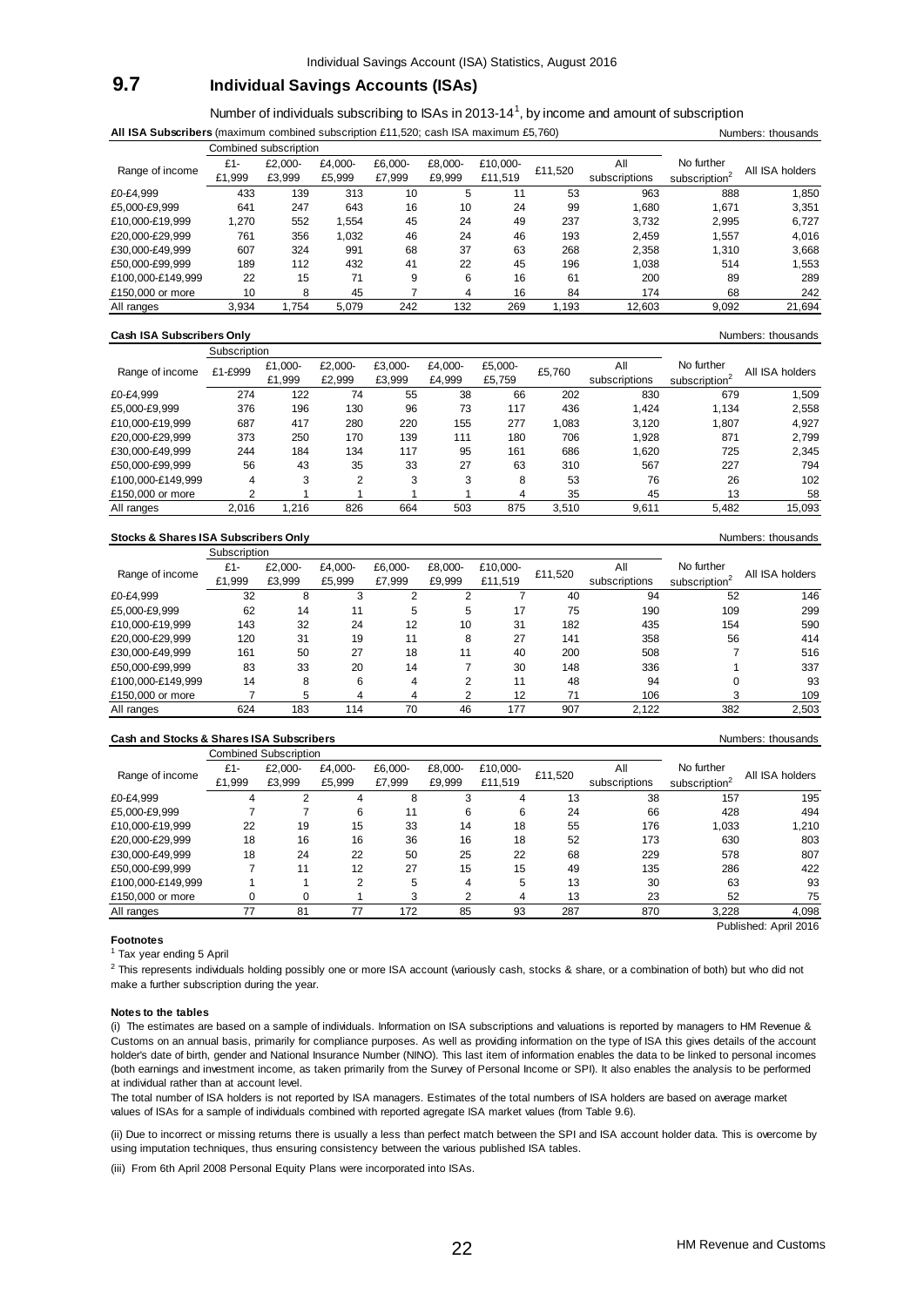# **9.8 Individual Savings Accounts (ISAs)**

Number of individuals subscribing to ISAs in 2013-14<sup>1</sup>, by age and gender

|                   |             | Number of individuals subscribing to: |                        |                                    |                      |                                         |                       |
|-------------------|-------------|---------------------------------------|------------------------|------------------------------------|----------------------|-----------------------------------------|-----------------------|
|                   | Gender/Age  | Cash ISA                              | Stocks &<br>Shares ISA | Stocks &<br>Shares and<br>Cash ISA | All<br>Subscriptions | No further<br>subscription <sup>2</sup> | All ISA Holders       |
| Male <sup>2</sup> |             |                                       |                        |                                    |                      |                                         |                       |
|                   | Under 25    | 400                                   | 10                     | 10                                 | 420                  | 137                                     | 557                   |
|                   | 25-34       | 726                                   | 67                     | 46                                 | 839                  | 507                                     | 1,346                 |
|                   | 35-44       | 624                                   | 194                    | 75                                 | 893                  | 685                                     | 1,578                 |
|                   | 45-54       | 706                                   | 305                    | 106                                | 1,116                | 830                                     | 1,947                 |
|                   | 55-64       | 769                                   | 285                    | 124                                | 1,177                | 784                                     | 1,961                 |
|                   | 65 and over | 1,174                                 | 341                    | 112                                | 1,627                | 1,589                                   | 3,216                 |
|                   | Total       | 4,399                                 | 1,201                  | 473                                | 6,073                | 4,532                                   | 10,605                |
| Female $2$        |             |                                       |                        |                                    |                      |                                         |                       |
|                   | Under 25    | 486                                   | 12                     | 6                                  | 505                  | 130                                     | 635                   |
|                   | 25-34       | 888                                   | 36                     | 30                                 | 954                  | 512                                     | 1,466                 |
|                   | 35-44       | 772                                   | 143                    | 58                                 | 972                  | 721                                     | 1,694                 |
|                   | 45-54       | 953                                   | 225                    | 101                                | 1,279                | 861                                     | 2,140                 |
|                   | 55-64       | 936                                   | 237                    | 116                                | 1,288                | 794                                     | 2,083                 |
|                   | 65 and over | 1,176                                 | 268                    | 87                                 | 1,531                | 1,541                                   | 3,072                 |
|                   | Total       | 5,211                                 | 920                    | 398                                | 6,530                | 4,560                                   | 11,089                |
| <b>Total</b>      |             |                                       |                        |                                    |                      |                                         |                       |
|                   | Under 25    | 886                                   | 22                     | 16                                 | 924                  | 267                                     | 1,191                 |
|                   | 25-34       | 1,614                                 | 103                    | 76                                 | 1,793                | 1,019                                   | 2,812                 |
|                   | 35-44       | 1,396                                 | 337                    | 133                                | 1,866                | 1,406                                   | 3,272                 |
|                   | 45-54       | 1,659                                 | 530                    | 207                                | 2,396                | 1,691                                   | 4,087                 |
|                   | 55-64       | 1,705                                 | 521                    | 240                                | 2,466                | 1,578                                   | 4,044                 |
|                   | 65 and over | 2,350                                 | 609                    | 199                                | 3,158                | 3,130                                   | 6,288                 |
|                   | Total       | 9,611                                 | 2,122                  | 870                                | 12,603               | 9,092                                   | 21,694                |
|                   |             |                                       |                        |                                    |                      |                                         | Published: April 2016 |

# **Footnotes**

<sup>1</sup> Tax year ending 5 April

 $2$  This represents individuals holding possibly one or more ISA account (variously cash, stocks & share, or a combination of both) but who did not make a further subscription during the year.

 $3$  The analysis by gender is currenty provisional

## **Notes to the tables**

(i) The estimates are based on a sample of individuals. Information on ISA subscriptions and valuations is reported by managers to HM Revenue & Customs on an annual basis, primarily for compliance purposes. As well as providing information on the type of ISA this gives details of the account holder's date of birth, gender and National Insurance Number (NINO). This last item of information enables the data to be linked to personal incomes (both earnings and investment income, as taken primarily from the Survey of Personal Income or SPI). It also enables the analysis to be performed at individual rather than at account level.

The total number of ISA holders is not reported by ISA managers. Estimates of the total numbers of ISA holders are based on average market values of ISAs for a sample of individuals combined with reported agregate ISA market values (from Table 9.6).

(ii) Due to incorrect or missing returns there is usually a less than perfect match between the SPI and ISA account holder data. This is overcome by using imputation techniques, thus ensuring consistency between the various published ISA tables.

(iii) From 6th April 2008 Personal Equity Plans were incorporated into ISAs.

Numbers: thousands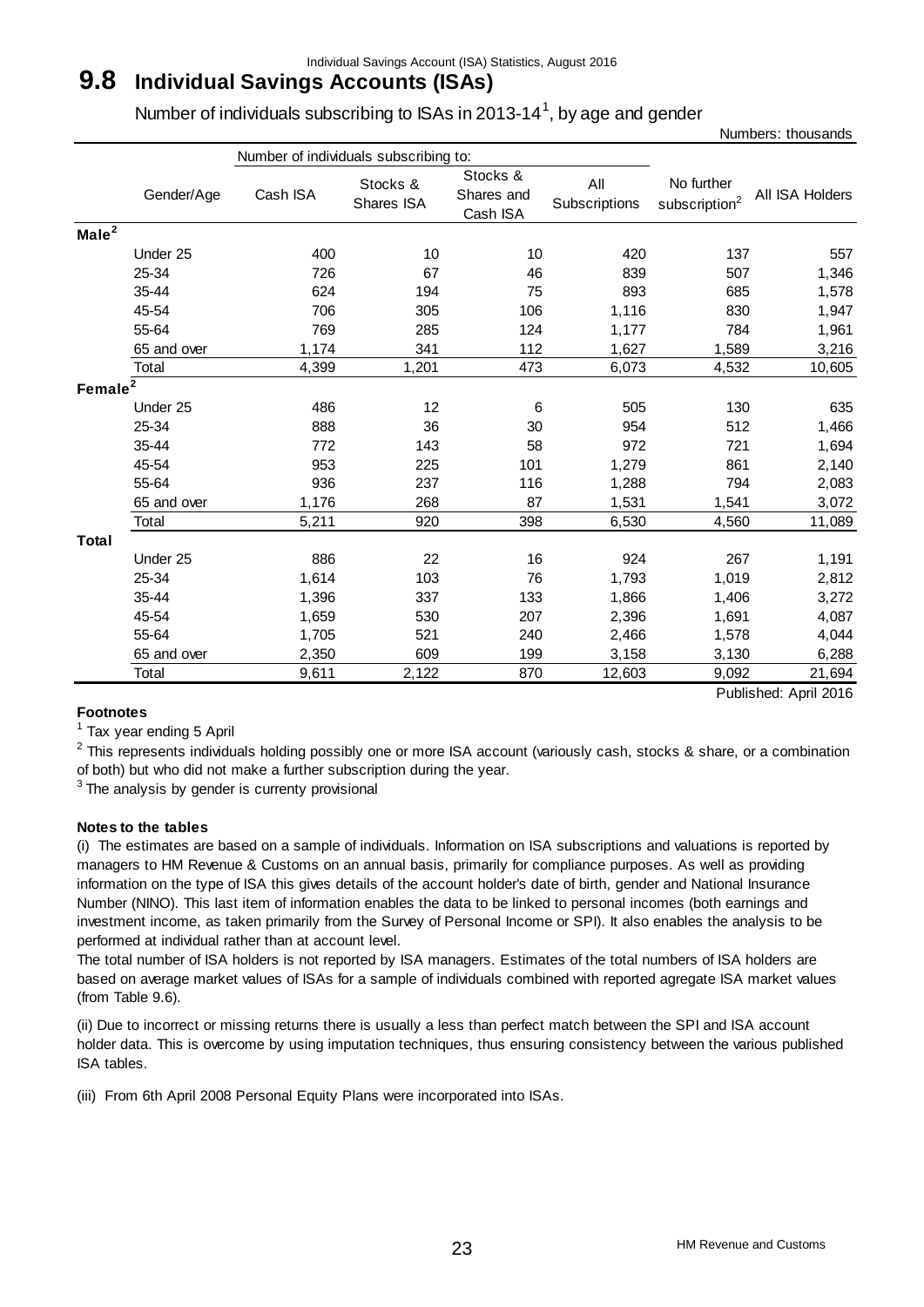# **9.9 Individual Savings Accounts (ISAs)**

Number of individuals subscribing to ISAs in 2013-14<sup>1</sup>, by country and region

|                           | Number of individuals subscribing to: |                        |                                    |                      |                                |                                         |
|---------------------------|---------------------------------------|------------------------|------------------------------------|----------------------|--------------------------------|-----------------------------------------|
| <b>Region and Country</b> | Cash ISA                              | Stocks &<br>Shares ISA | Stocks &<br>Shares and<br>Cash ISA | All<br>Subscriptions | No further<br>subscription $2$ | AII ISA<br><b>Holders</b>               |
| England                   |                                       |                        |                                    |                      |                                |                                         |
| North East                | 390                                   | 61                     | 31                                 | 482                  | 369                            | 851                                     |
| North West and Merseyside | 1,055                                 | 200                    | 86                                 | 1,341                | 1,005                          | 2,346                                   |
| Yorkshire and the Humber  | 817                                   | 152                    | 72                                 | 1,041                | 751                            | 1,792                                   |
| East Midlands             | 760                                   | 137                    | 62                                 | 959                  | 677                            | 1,635                                   |
| West Midlands             | 880                                   | 159                    | 69                                 | 1,108                | 819                            | 1,927                                   |
| East of England           | 975                                   | 226                    | 81                                 | 1,282                | 914                            | 2,196                                   |
| London                    | 1,022                                 | 283                    | 109                                | 1,414                | 989                            | 2,403                                   |
| South East                | 1,422                                 | 387                    | 144                                | 1,953                | 1,330                          | 3,283                                   |
| South West                | 967                                   | 225                    | 87                                 | 1,279                | 891                            | 2,169                                   |
| Total                     | 8,288                                 | 1,831                  | 741                                | 10,859               | 7,744                          | 18,603                                  |
| Wales                     | 464                                   | 79                     | 37                                 | 581                  | 455                            | 1,036                                   |
| Scotland                  | 696                                   | 171                    | 78                                 | 944                  | 665                            | 1,610                                   |
| Northern Ireland          | 155                                   | 38                     | 14                                 | 206                  | 212                            | 419                                     |
| Overseas and Unknown      | 8                                     | 3                      | 1                                  | 12                   | 15                             | 27                                      |
| United Kingdom            | 9,611                                 | 2,122                  | 870                                | 12,603               | 9,092<br>.                     | 21,694<br>$\cdots$ $\sim$ $\sim$ $\sim$ |

Published: April 2016

Numbers: thousands

## **Footnotes**

<sup>1</sup> Tax year ending 5 April

 $^2$  This represents individuals holding possibly one or more ISA account (variously cash, stocks & share, or a combination of

### **Notes to the tables**

(i) The estimates are based on a sample of individuals. Information on ISA subscriptions and valuations is reported by managers to HM Revenue & Customs on an annual basis, primarily for compliance purposes. As well as providing information on the type of ISA this gives details of the account holder's date of birth, gender and National Insurance Number (NINO). This last item of information enables the data to be linked to personal incomes (both earnings and investment income, as taken primarily from the Survey of Personal Income or SPI). It also enables the analysis to be performed at individual rather than at account level.

The total number of ISA holders is not reported by ISA managers. Estimates of the total numbers of ISA holders are based on average market values of ISAs for a sample of individuals combined with reported agregate ISA market values (from Table 9.6).

(ii) Due to incorrect or missing returns there is usually a less than perfect match between the SPI and ISA account holder

data. This is overcome by using imputation techniques, thus ensuring consistency between the various published ISA tables. (iii) From 6th April 2008 Personal Equity Plans were incorporated into ISAs.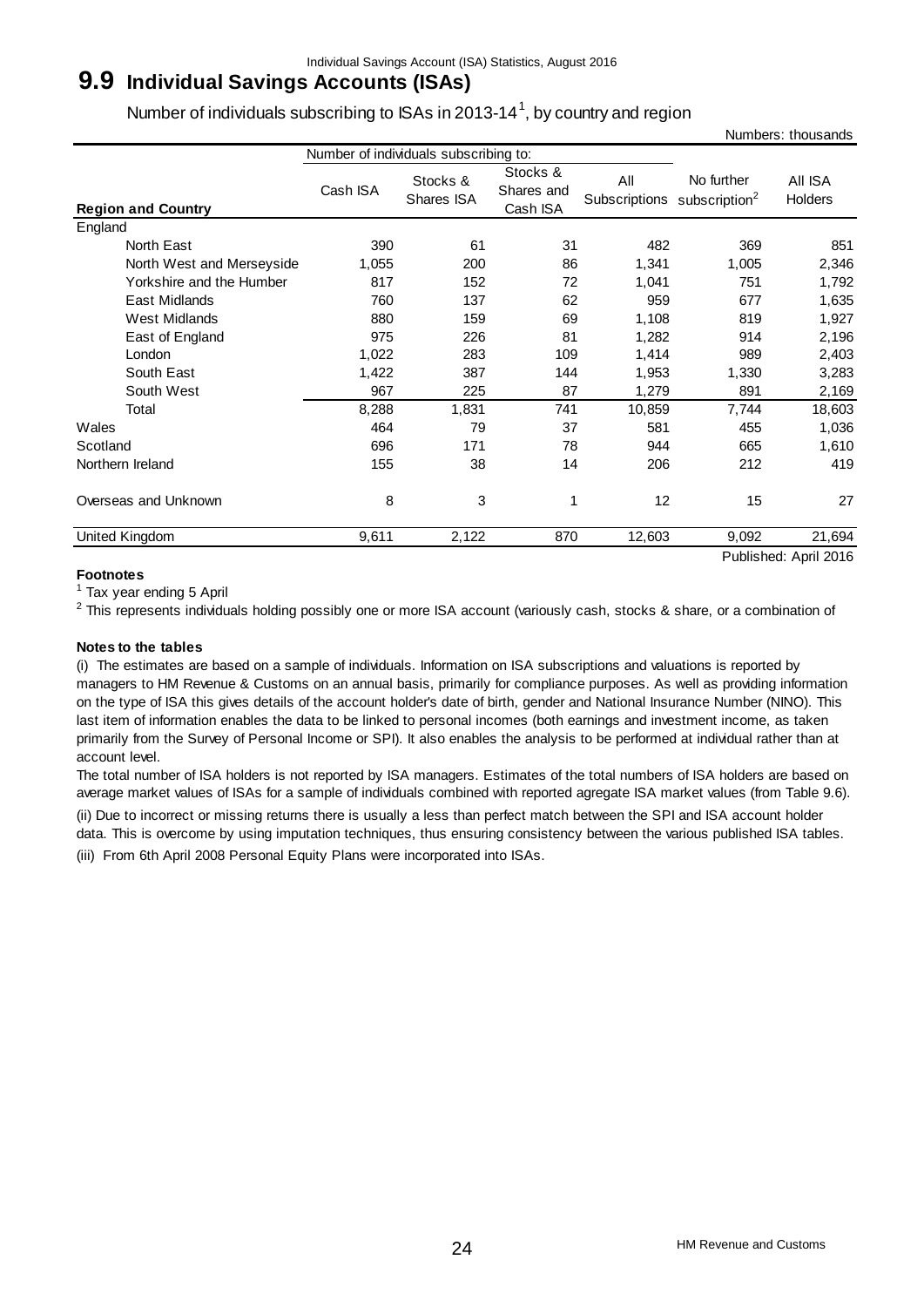Individual Savings Account (ISA) Statistics, August 2016

# **9.10 Individual Savings Accounts (ISAs)**

Number of individuals holding ISAs by income and market value as at end 2013-14<sup>1</sup> **All ISA Holders** Numbers: thousands

|                   | Market value |                   |                   |                    |                     |                     |                     |                    |        |                                |
|-------------------|--------------|-------------------|-------------------|--------------------|---------------------|---------------------|---------------------|--------------------|--------|--------------------------------|
| Range of income   | £1-£2,999    | £3.000-<br>£5,999 | £6.000-<br>£8.999 | £9.000-<br>£11.999 | £12.000-<br>£14.999 | £15.000-<br>£19.999 | £20.000-<br>£29.999 | £30,000<br>or more | Total  | Average ISA<br>Market<br>Value |
| £0-£4,999         | 998          | 252               | 96                | 107                | 55                  | 68                  | 93                  | 183                | 1.850  | £10,606                        |
| £5.000-£9.999     | 1.296        | 489               | 203               | 238                | 131                 | 189                 | 253                 | 552                | 3.351  | £16,141                        |
| £10.000-£19.999   | 2.304        | 887               | 403               | 473                | 282                 | 425                 | 562                 | 1,392              | 6.727  | £19,538                        |
| £20.000-£29.999   | 1.430        | 502               | 229               | 265                | 145                 | 225                 | 316                 | 904                | 4,016  | £21,920                        |
| £30.000-£49.999   | 1.212        | 452               | 215               | 261                | 136                 | 213                 | 294                 | 885                | 3,668  | £25,402                        |
| £50.000-£99.999   | 381          | 169               | 84                | 118                | 64                  | 104                 | 148                 | 486                | 1,553  | £34,664                        |
| £100.000-£149.999 | 46           | 26                | 12                | 20                 | 12                  | 19                  | 30                  | 123                | 289    | £48,377                        |
| £150,000 or more  | 26           | 16                | 8                 | 17                 | 8                   | 13                  | 24                  | 131                | 242    | £64,148                        |
| All ranges        | 7.692        | 2.792             | 1,250             | 1.499              | 832                 | 1.255               | .718                | 4,656              | 21,694 | £21.647                        |

#### **Cash ISA Holders Only Cash ISA Holders Only Numbers:** thousands

|                   | Market value |                   |                   |                    |                     |                     |                     |                    |        |                                |
|-------------------|--------------|-------------------|-------------------|--------------------|---------------------|---------------------|---------------------|--------------------|--------|--------------------------------|
| Range of income   | £1-£2,999    | £3,000-<br>£5,999 | £6.000-<br>£8.999 | £9.000-<br>£11.999 | £12.000-<br>£14.999 | £15.000-<br>£19.999 | £20.000-<br>£29.999 | £30,000<br>or more | Total  | Average ISA<br>Market<br>Value |
| £0-£4.999         | 947          | 233               | 72                | 74                 | 34                  | 45                  | 51                  | 54                 | 1.509  | £5,204                         |
| £5.000-£9.999     | 1.231        | 438               | 158               | 176                | 87                  | 124                 | 145                 | 200                | 2,558  | £8.714                         |
| £10,000-£19,999   | 2.183        | 795               | 307               | 351                | 179                 | 277                 | 329                 | 506                | 4.927  | £10.472                        |
| £20.000-£29.999   | 1.341        | 442               | 164               | 189                | 87                  | 139                 | 169                 | 269                | 2,799  | £9,751                         |
| £30.000-£49.999   | 1,102        | 384               | 143               | 175                | 73                  | 121                 | 141                 | 204                | 2,345  | £9.464                         |
| £50.000-£99.999   | 319          | 133               | 46                | 72                 | 28                  | 52                  | 62                  | 83                 | 794    | £10,950                        |
| £100.000-£149.999 | 34           | 19                | 5                 | 10                 | 4                   | 8                   | 9                   | 13                 | 102    | £12,713                        |
| £150,000 or more  | 16           | 11                | 3                 | 6                  | 2                   | 5                   | 6                   | 9                  | 58     | £14,354                        |
| All ranges        | 7,172        | 2.454             | 897               | 1.054              | 495                 | 771                 | 912                 | 1.338              | 15,093 | £9,412                         |

#### **Stocks & Shares ISA Holders Only Numbers: thousands** Numbers: thousands

|                   | Market Value |                   |                   |                    |                     |                     |                     |                    |       |                                |
|-------------------|--------------|-------------------|-------------------|--------------------|---------------------|---------------------|---------------------|--------------------|-------|--------------------------------|
| Range of income   | £1-£2.999    | £3,000-<br>£5,999 | £6.000-<br>£8.999 | £9.000-<br>£11.999 | £12.000-<br>£14.999 | £15.000-<br>£19.999 | £20.000-<br>£29.999 | £30.000<br>or more | Total | Average ISA<br>Market<br>Value |
| £0-£4.999         | 38           | 9                 | 13                | 19                 | 9                   |                     | 13                  | 39                 | 146   | £28,804                        |
| £5,000-£9,999     | 49           | 34                | 26                | 31                 | 19                  | 21                  | 28                  | 90                 | 299   | £32,898                        |
| £10,000-£19,999   | 84           | 55                | 51                | 64                 | 42                  | 38                  | 57                  | 199                | 590   | £37,123                        |
| £20.000-£29.999   | 62           | 37                | 33                | 40                 | 25                  | 26                  | 40                  | 150                | 414   | £41,327                        |
| £30.000-£49.999   | 77           | 41                | 40                | 47                 | 29                  | 33                  | 52                  | 198                | 516   | £46,685                        |
| £50.000-£99.999   | 44           | 24                | 21                | 26                 | 19                  | 21                  | 34                  | 148                | 337   | £56.028                        |
| £100.000-£149.999 | 10           | 4                 | 4                 | 6                  | 5                   | 5                   | 10                  | 49                 | 93    | £66,166                        |
| £150,000 or more  | 8            | 3                 | 3                 | 8                  | 4                   | 5                   | 10                  | 69                 | 109   | £80,533                        |
| All ranges        | 371          | 207               | 190               | 241                | 152                 | 155                 | 244                 | 944                | 2.503 | £44.320                        |

#### **Cash and Stocks & Shares ISA Holders** Numbers: thousands Numbers: thousands

|                   | Market Value |                   |                   |                    |                     |                     |                     |                    |       |                                |
|-------------------|--------------|-------------------|-------------------|--------------------|---------------------|---------------------|---------------------|--------------------|-------|--------------------------------|
| Range of income   | £1-£2,999    | £3,000-<br>£5.999 | £6.000-<br>£8.999 | £9.000-<br>£11.999 | £12.000-<br>£14.999 | £15.000-<br>£19.999 | £20.000-<br>£29.999 | £30,000<br>or more | Total | Average ISA<br>Market<br>Value |
| £0-£4.999         | 13           | 10                | 12                | 14                 | 11                  | 17                  | 28                  | 90                 | 195   | £38,781                        |
| £5,000-£9,999     | 16           | 17                | 20                | 30                 | 25                  | 45                  | 80                  | 262                | 494   | £44,451                        |
| £10,000-£19,999   | 37           | 37                | 46                | 58                 | 61                  | 109                 | 176                 | 686                | 1.210 | £47,887                        |
| £20.000-£29.999   | 27           | 24                | 32                | 36                 | 33                  | 59                  | 107                 | 485                | 803   | £54,358                        |
| £30.000-£49.999   | 33           | 27                | 32                | 39                 | 34                  | 59                  | 101                 | 483                | 807   | £58,126                        |
| £50.000-£99.999   | 18           | 13                | 17                | 20                 | 17                  | 31                  | 52                  | 254                | 422   | £62,267                        |
| £100.000-£149.999 | 3            | $\overline{2}$    | 3                 | 4                  | 4                   | 6                   | 11                  | 61                 | 93    | £69,515                        |
| £150,000 or more  | 2            | 2                 | 2                 | 2                  | 2                   | 4                   | 8                   | 54                 | 75    | £78,797                        |
| All ranges        | 149          | 131               | 163               | 204                | 186                 | 329                 | 563                 | 2.374              | 4.098 | £52.857                        |

#### **Footnotes**

<sup>1</sup> Tax year ending 5 April

#### **Notes to the tables**

(i) The estimates are based on a sample of individuals. Information on ISA subscriptions and valuations is reported by managers to HM Revenue & Customs on an annual basis, primarily for compliance purposes. As well as providing information on the type of ISA this gives details of the account holder's date of birth, gender and National Insurance Number (NINO). This last item of information enables the data to be linked to personal incomes (both earnings and investment income, as taken primarily from the Survey of Personal Income or SPI). It also enables the analysis to be performed at individual rather than at account level.

The total number of ISA holders is not reported by ISA managers. Estimates of the total numbers of ISA holders are based on average market values of ISAs for a sample of individuals combined with reported agregate ISA market values (from Table 9.6).

(ii) Due to incorrect or missing returns there is usually a less than perfect match between the SPI and ISA account holder data. This is overcome by using imputation techniques, thus ensuring consistency between the various published ISA tables.

(iii) From 6th April 2008 Personal Equity Plans were incorporated into ISAs.

Published: April 2016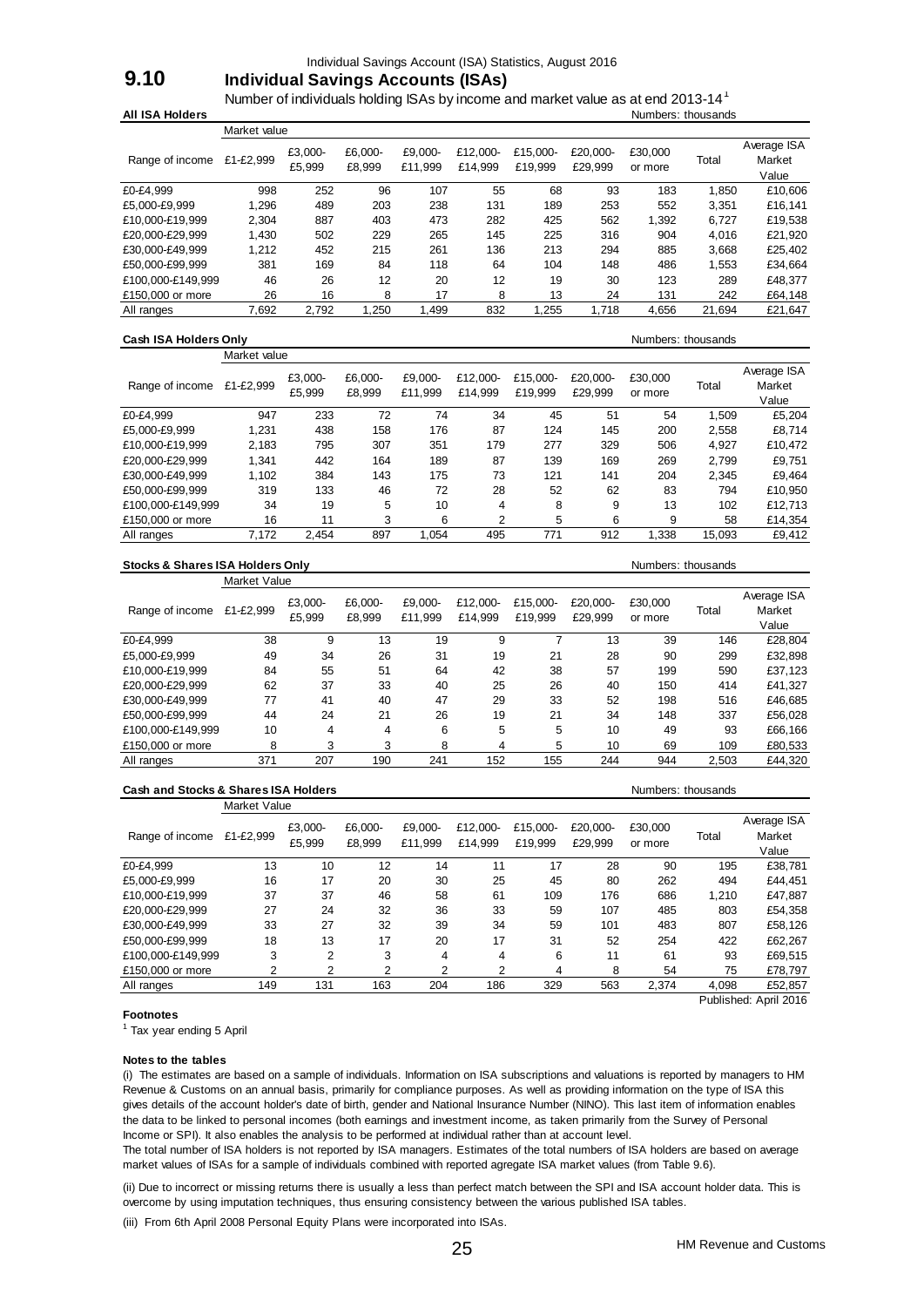# **9.11 Individual Savings Accounts (ISAs)**

Number of individuals holding ISAs by age, gender and market value, as at end 2013-14 $^1$ 

|                   | <b>All ISA Holders</b> |           |                   |                   |                    |                     |                     |                     |                    | Numbers: thousands |                                           |
|-------------------|------------------------|-----------|-------------------|-------------------|--------------------|---------------------|---------------------|---------------------|--------------------|--------------------|-------------------------------------------|
|                   | Market value           |           |                   |                   |                    |                     |                     |                     |                    |                    |                                           |
|                   | Gender/<br>Age         | £1-£2,999 | £3,000-<br>£5,999 | £6,000-<br>£8,999 | £9,000-<br>£11,999 | £12,000-<br>£14,999 | £15,000-<br>£19,999 | £20,000-<br>£29,999 | £30,000<br>or more | Total              | Average<br><b>ISA</b><br>Market<br>Values |
| Male <sup>2</sup> |                        |           |                   |                   |                    |                     |                     |                     |                    |                    |                                           |
|                   | Under 25               | 379       | 85                | 28                | 26                 | 11                  | 13                  | 9                   | $\overline{7}$     | 557                | £3,564                                    |
|                   | 25-34                  | 878       | 166               | 64                | 67                 | 29                  | 44                  | 44                  | 54                 | 1,346              | £5,529                                    |
|                   | 35-44                  | 831       | 198               | 85                | 96                 | 50                  | 72                  | 89                  | 158                | 1,578              | £10,666                                   |
|                   | 45-54                  | 743       | 258               | 120               | 144                | 74                  | 108                 | 148                 | 352                | 1,947              | £18,366                                   |
|                   | 55-64                  | 447       | 252               | 113               | 153                | 81                  | 136                 | 204                 | 576                | 1,961              | £28,837                                   |
|                   | 65 and over            | 391       | 380               | 186               | 251                | 160                 | 246                 | 357                 | 1,245              | 3,216              | £38,755                                   |
|                   | Total                  | 3,668     | 1,338             | 596               | 738                | 404                 | 620                 | 850                 | 2,391              | 10,605             | £22,933                                   |
| Female $2$        |                        |           |                   |                   |                    |                     |                     |                     |                    |                    |                                           |
|                   | Under 25               | 435       | 99                | 30                | 27                 | 10                  | 12                  | 11                  | 10                 | 635                | £3,727                                    |
|                   | 25-34                  | 972       | 190               | 74                | 69                 | 31                  | 39                  | 46                  | 46                 | 1,466              | £4,870                                    |
|                   | 35-44                  | 898       | 231               | 104               | 105                | 55                  | 73                  | 86                  | 142                | 1,694              | £9,435                                    |
|                   | 45-54                  | 869       | 307               | 143               | 154                | 82                  | 119                 | 153                 | 314                | 2,140              | £15,375                                   |
|                   | 55-64                  | 478       | 270               | 123               | 173                | 97                  | 156                 | 212                 | 574                | 2,083              | £26,204                                   |
|                   | 65 and over            | 372       | 357               | 180               | 233                | 154                 | 238                 | 360                 | 1,178              | 3,072              | £36,931                                   |
|                   | Total                  | 4,024     | 1,454             | 654               | 761                | 428                 | 635                 | 868                 | 2,264              | 11,089             | £20,417                                   |
| <b>Total</b>      |                        |           |                   |                   |                    |                     |                     |                     |                    |                    |                                           |
|                   | Under 25               | 814       | 184               | 57                | 53                 | 21                  | 24                  | 20                  | 17                 | 1,191              | £3,650                                    |
|                   | 25-34                  | 1,850     | 355               | 138               | 136                | 60                  | 83                  | 90                  | 100                | 2,812              | £5,186                                    |
|                   | 35-44                  | 1,728     | 429               | 189               | 201                | 105                 | 145                 | 175                 | 300                | 3,272              | £10,029                                   |
|                   | 45-54                  | 1,612     | 565               | 263               | 298                | 156                 | 227                 | 301                 | 666                | 4,087              | £16,800                                   |
|                   | 55-64                  | 925       | 521               | 236               | 326                | 178                 | 292                 | 416                 | 1,149              | 4,044              | £27,481                                   |
|                   | 65 and over            | 763       | 737               | 366               | 484                | 313                 | 484                 | 717                 | 2,423              | 6,288              | £37,864                                   |
|                   | Total                  | 7,692     | 2,792             | 1,250             | 1,499              | 832                 | 1,255               | 1,718               | 4,656              | 21,694             | £21,647                                   |

Published: April 2016

## **Footnotes**

1 Tax year ending 5 April

 $2$  The analysis by gender is currenty provisional

#### **Notes to the tables**

(i) The estimates are based on a sample of individuals. Information on ISA subscriptions and valuations is reported by managers to HM Revenue & Customs on an annual basis, primarily for compliance purposes. As well as providing information on the type of ISA this gives details of the account holder's date of birth, gender and National Insurance Number (NINO). This last item of information enables the data to be linked to personal incomes (both earnings and investment income, as taken primarily from the Survey of Personal Income or SPI). It also enables the analysis to be performed at individual rather than at account level. The total number of ISA holders is not reported by ISA managers. Estimates of the total numbers of ISA holders are based on average market values of ISAs for a sample of individuals combined with reported agregate ISA market values (from Table 9.6).

(ii) Due to incorrect or missing returns there is usually a less than perfect match between the SPI and ISA account holder data. This is overcome by using imputation techniques, thus ensuring consistency between the various published ISA tables.

(iii) From 6th April 2008 Personal Equity Plans were incorporated into ISAs.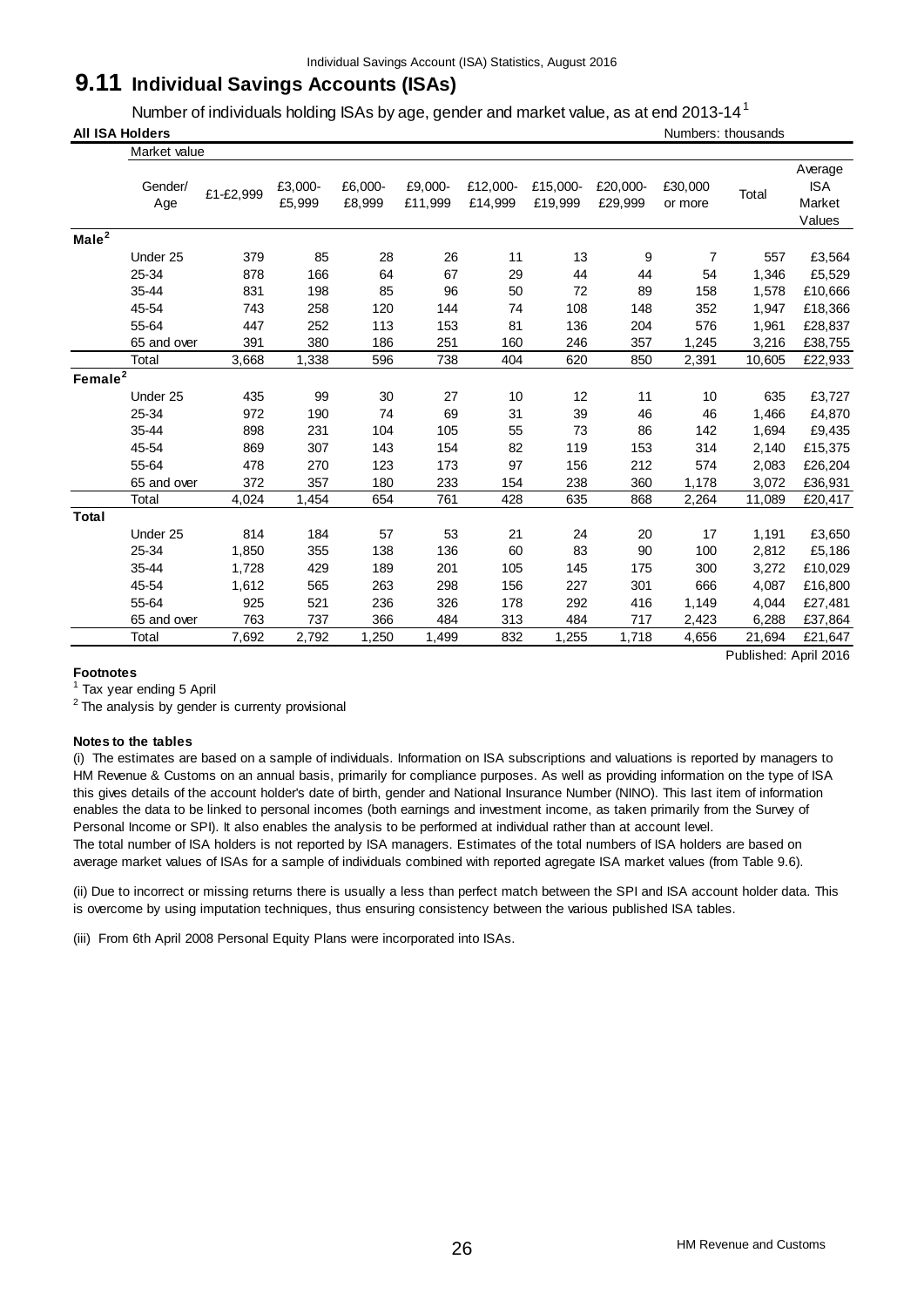# **9.12 Individual Savings Accounts (ISAs)**

Number of individuals holding ISAs by country, region and market value,

and as a percentage of the UK adult population, as at end 2013-14 $^1$ 

#### **All ISA Holders** Numbers: thousands

|                           | Market value: |         |                |                |     |                |                                         |                                        |        |                      |                              |
|---------------------------|---------------|---------|----------------|----------------|-----|----------------|-----------------------------------------|----------------------------------------|--------|----------------------|------------------------------|
|                           | $£1-$         | £3,000- | £6,000-        |                |     |                |                                         | £9,000 £12,000 £15,000 £20,000 £30,000 | Total  | Percentage<br>of all | Average<br><b>ISA Market</b> |
| <b>Region and Country</b> | £2,999        | £5,999  | £8,999         |                |     |                | £11,999 £14,999 £19,999 £29,999 or more |                                        |        | adults <sup>2</sup>  | Value                        |
| England                   |               |         |                |                |     |                |                                         |                                        |        |                      |                              |
| North East                | 316           | 120     | 56             | 59             | 34  | 45             | 66                                      | 155                                    | 851    | 40.6%                | £17,835                      |
| North West and Merseyside | 868           | 306     | 145            | 159            | 94  | 126            | 179                                     | 469                                    | 2,346  | 41.8%                | £19,734                      |
| Yorkshire and the Humber  | 659           | 227     | 104            | 121            | 72  | 103            | 141                                     | 365                                    | 1,792  | 42.5%                | £19,941                      |
| East Midlands             | 595           | 219     | 100            | 111            | 64  | 91             | 129                                     | 326                                    | 1.635  | 44.5%                | £19,834                      |
| <b>West Midlands</b>      | 687           | 253     | 112            | 145            | 75  | 120            | 149                                     | 385                                    | 1,927  | 43.2%                | £20,088                      |
| East of England           | 759           | 282     | 120            | 148            | 83  | 130            | 173                                     | 502                                    | 2,196  | 46.4%                | £22,805                      |
| London                    | 848           | 316     | 132            | 168            | 85  | 131            | 191                                     | 532                                    | 2,403  | 36.3%                | £23,185                      |
| South East                | 1,079         | 406     | 175            | 221            | 133 | 194            | 270                                     | 806                                    | 3,283  | 47.1%                | £25,287                      |
| South West                | 763           | 269     | 120            | 150            | 78  | 130            | 176                                     | 485                                    | 2,169  | 49.9%                | £22,985                      |
| Total                     | 6,575         | 2,398   | 1,064          | 1,282          | 716 | 1,070          | 1,475                                   | 4,024                                  | 18,603 | 43.5%                | £21,880                      |
| Wales                     | 390           | 131     | 60             | 73             | 36  | 57             | 81                                      | 209                                    | 1,036  | 42.1%                | £19,363                      |
| Scotland                  | 558           | 206     | 98             | 108            | 66  | 103            | 128                                     | 343                                    | 1,610  | 37.3%                | £21,565                      |
| Northern Ireland          | 159           | 55      | 26             | 33             | 13  | 24             | 33                                      | 75                                     | 419    | 29.8%                | £17,582                      |
| Overseas and Unknown      | 11            | 3       | $\overline{2}$ | $\overline{2}$ | 1   | $\overline{2}$ | $\overline{2}$                          | 5                                      | 27     |                      | £16,833                      |
| United Kingdom            | 7,692         | 2,792   | 1,250          | 1,499          | 832 | 1,255          | 1,718                                   | 4,656                                  | 21,694 | 42.6%                | £21,647                      |
|                           |               |         |                |                |     |                |                                         |                                        |        |                      | Published: April 2016        |

#### **Footnotes**

<sup>1</sup> Tax year ending 5 April

 $2$  All individuals aged 18 years or over

#### **Notes to the tables**

(i) The estimates are based on a sample of individuals. Information on ISA subscriptions and valuations is reported by managers to HM Revenue & Customs on an annual basis, primarily for compliance purposes. As well as providing information on the type of ISA this gives details of the account holder's date of birth, gender and National Insurance Number (NINO). This last item of information enables the data to be linked to personal incomes (both earnings and investment income, as taken primarily from the Survey of Personal Income or SPI). It also enables the analysis to be performed at individual rather than at account level.

The total number of ISA holders is not reported by ISA managers. Estimates of the total numbers of ISA holders are based on average market values of ISAs for a sample of individuals combined with reported agregate ISA market values (from Table 9.6).

(ii) Due to incorrect or missing returns there is usually a less than perfect match between the SPI and ISA account holder data. This is overcome by using imputation techniques, thus ensuring consistency between the various published ISA tables.

(iii) From 6th April 2008 Personal Equity Plans were incorporated into ISAs.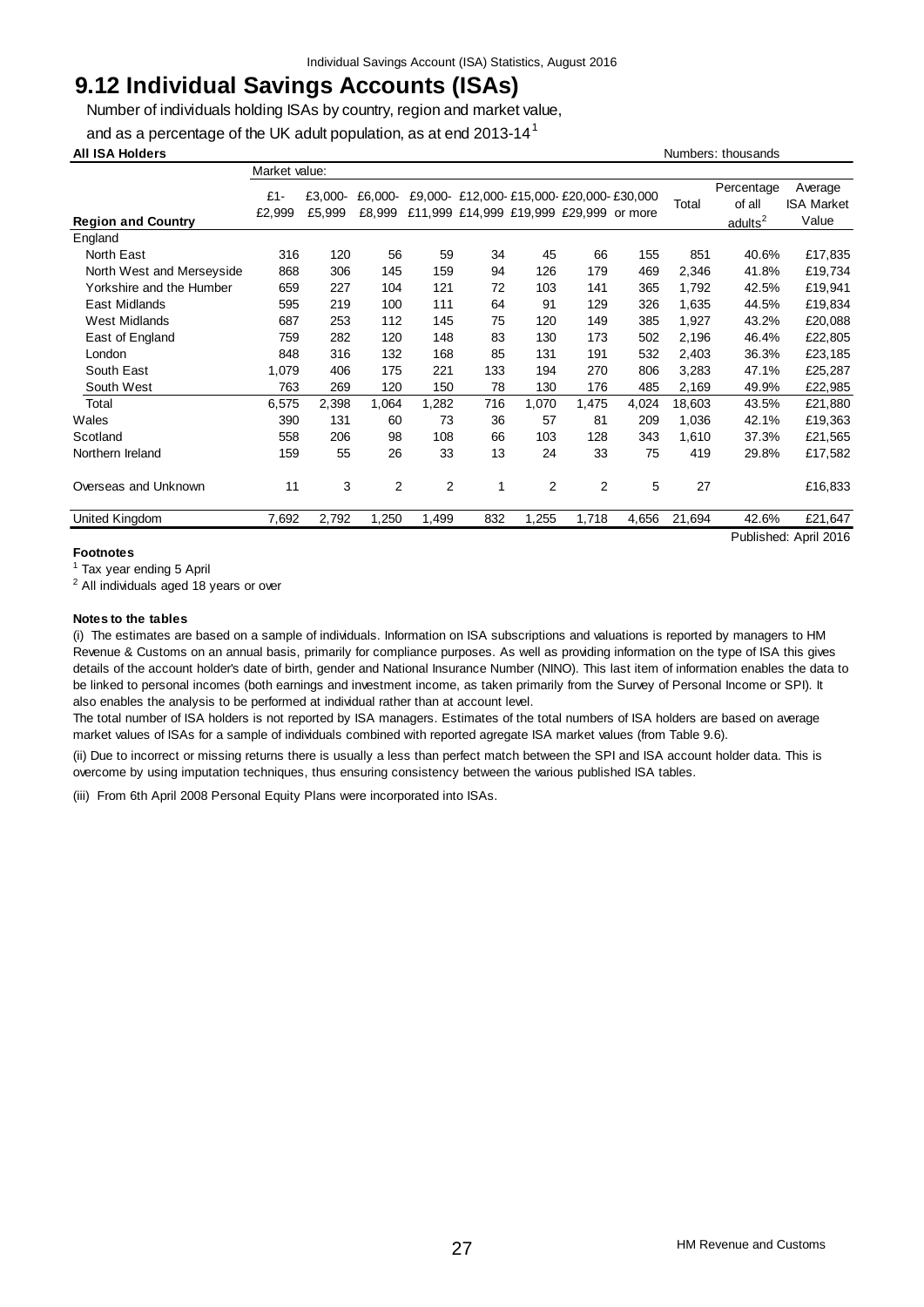# **Data sources**

The published ISA tables draw on information from the following returns that financial institutions are required to make:

- **ISA25 (Stats)** This paper form provides the total amounts subscribed to cash and stocks & shares ISAs during the financial year and the number of ISA accounts that have received a subscription.
- **ISA14 (Stats)** This paper form provides the total market value of all cash and stocks & shares ISA accounts at the end of the tax year as well as an investment category split of the latter.
- In addition to the above, the **ISA14A** combines the **ISA25** and **ISA14** on a single return.
- **ISACOM 100 / magnetic media returns** These provide HMRC with details of some 40 million or so active and dormant ISA accounts in paper/electronic format specifying the type of ISA (whether cash or stocks & shares), the total market value, and the amounts subscribed during the year. Personal details of each account holder are also provided covering some 23 million individuals.

Information on Junior ISAs is being collected in a similar fashion to information on Adult ISAs.

These sources do not provide information on savings withdrawn from ISAs or on the investment returns being made on ISA investments.

Information on ISAs is not currently available on the HMRC datalab (see link [here\)](http://www.hmrc.gov.uk/datalab/)

# **Method of preparing tables**

# *Tables 9.4 & 9.6*

Figures for these tables are simple totals from the relevant paper forms (ISA25, ISA14 or ISA14a – see above) with adjustments made for missing returns or obvious corrections before the information is published. The tables are published in August following the end of the relevant tax year.

The response rate for Tables 9.4 and 9.6 are typically around 97 to 98 per cent for the figures published in late summer. Missing returns are imputed and assumed to grow at the same rate as the known returns.

Individuals can hold more than one ISA account with more than one manager and the information in Table 9.4 relates to the numbers of accounts subscribed to and not the numbers of separate individuals subscribing to accounts (which will be fewer).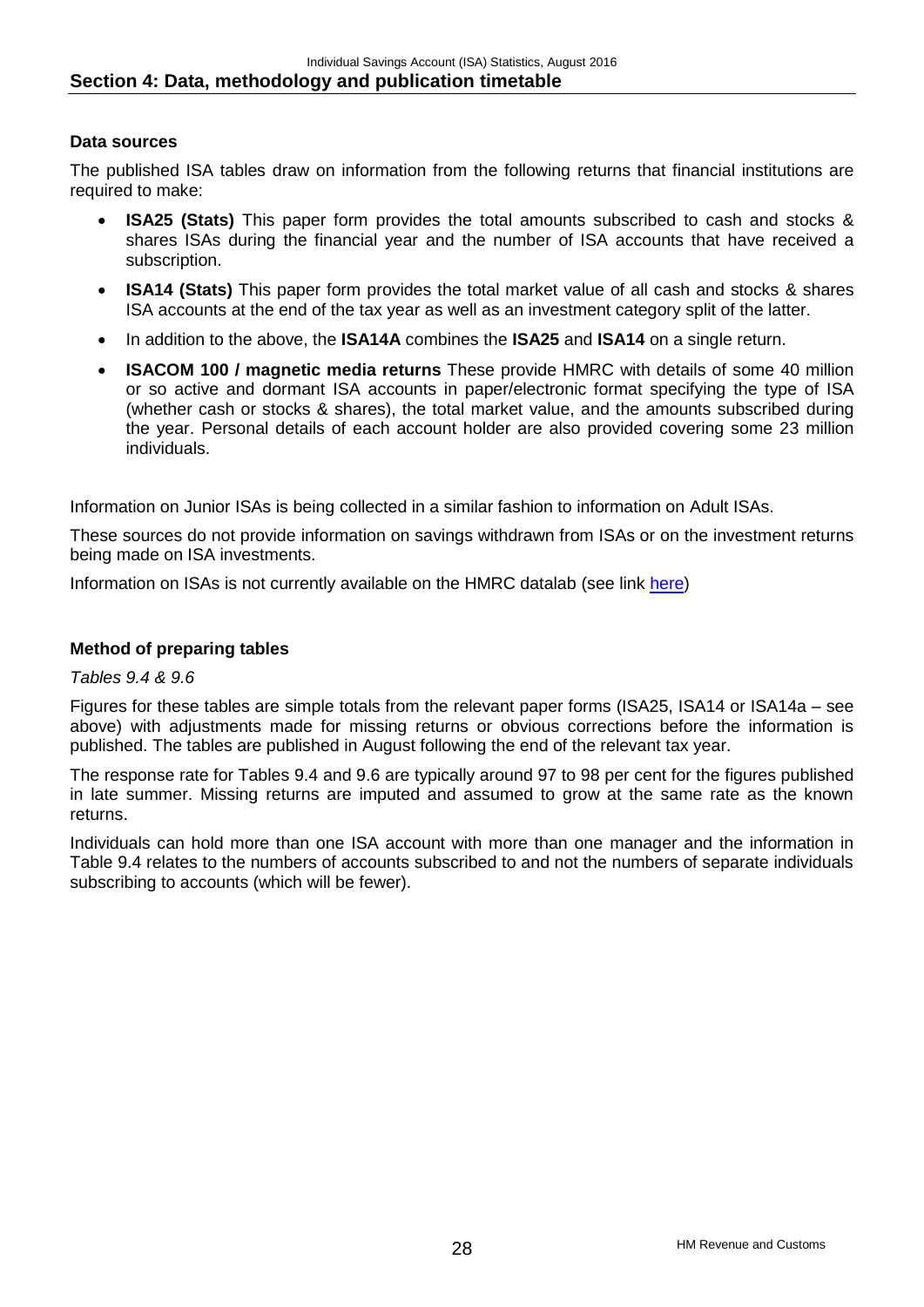# *Tables 9.7 to 9.12*

The methodology for producing these distributional tables is more complicated as the ISA returns do not contain any information on ISA holder income. The tables are therefore producing by matching the individual ISA data in the ISACOM 100 dataset with HMRC's Survey of Personal Incomes (SPI). This is a stratified sample with its own grossing factors reflecting how each income group is represented in the population. The SPI and the ISA data can be matched using National Insurance Number. However, the size, complexity and lead times mean that preparing the ISA and SPI matched data takes place 18 months or more in arrears of the aggregate subscriptions (table 9.4) and market value (table 9.6) information being published.

Due to non-response and other difficulties in handling and matching large volumes of data, the matched sample is calibrated for consistency with the totals in tables 9.4 and 9.6. This process is carried out independently for tables 9.7 to 9.9 (individuals subscribing to ISAs), and tables 9.10 to 9.12 (all individuals holding ISAs), treating cash and stocks & shares holdings, and subscribers and nonsubscribers separately. Age, gender and region are taken directly from the SPI dataset without having to be imputed.

The timeline for preparing the ISA statistics for a particular year is as shown in the table below.

| <b>Month</b>       | <b>Activity/Event</b>                                                                                                                                                                                                                                                                                                             | <b>Delay</b><br>(months) |
|--------------------|-----------------------------------------------------------------------------------------------------------------------------------------------------------------------------------------------------------------------------------------------------------------------------------------------------------------------------------|--------------------------|
| April              | Tax Year ends 5 <sup>th</sup> April<br>$\bullet$                                                                                                                                                                                                                                                                                  | 0                        |
| June               | Summary returns arrive from<br>ISA managers and data keying<br>and checking commences                                                                                                                                                                                                                                             | 2                        |
| August             | Table 9.4 ISA Subscriptions<br>published on the last Friday of<br>the month for the tax year just<br>ended and the ISA Full Statistics<br>Release is updated.<br>Table 9.6 ISA Market Values is<br>published on the last Friday of<br>the month for the tax year just<br>ended and the ISA Full Statistics<br>Release is updated. | 4                        |
| October            | <b>First individual ISA accounts</b><br>records are received. Records<br>include saver's date of birth and<br>geographical location but not<br>their gender or their income.                                                                                                                                                      | 6                        |
| November-<br>April |                                                                                                                                                                                                                                                                                                                                   | 12                       |
| May                | Final individual ISA accounts<br>records are received                                                                                                                                                                                                                                                                             | 13                       |
| January            | Information from the Survey of<br>Personal Incomes becomes<br>available (SPI). This covers 600<br>thousand or so taxpayers, and<br>includes information on gender<br>as well as income.<br>ISA accounts records are<br>cleansed.                                                                                                  | 21                       |

# **Timeline for the Publication of ISA Statistics**